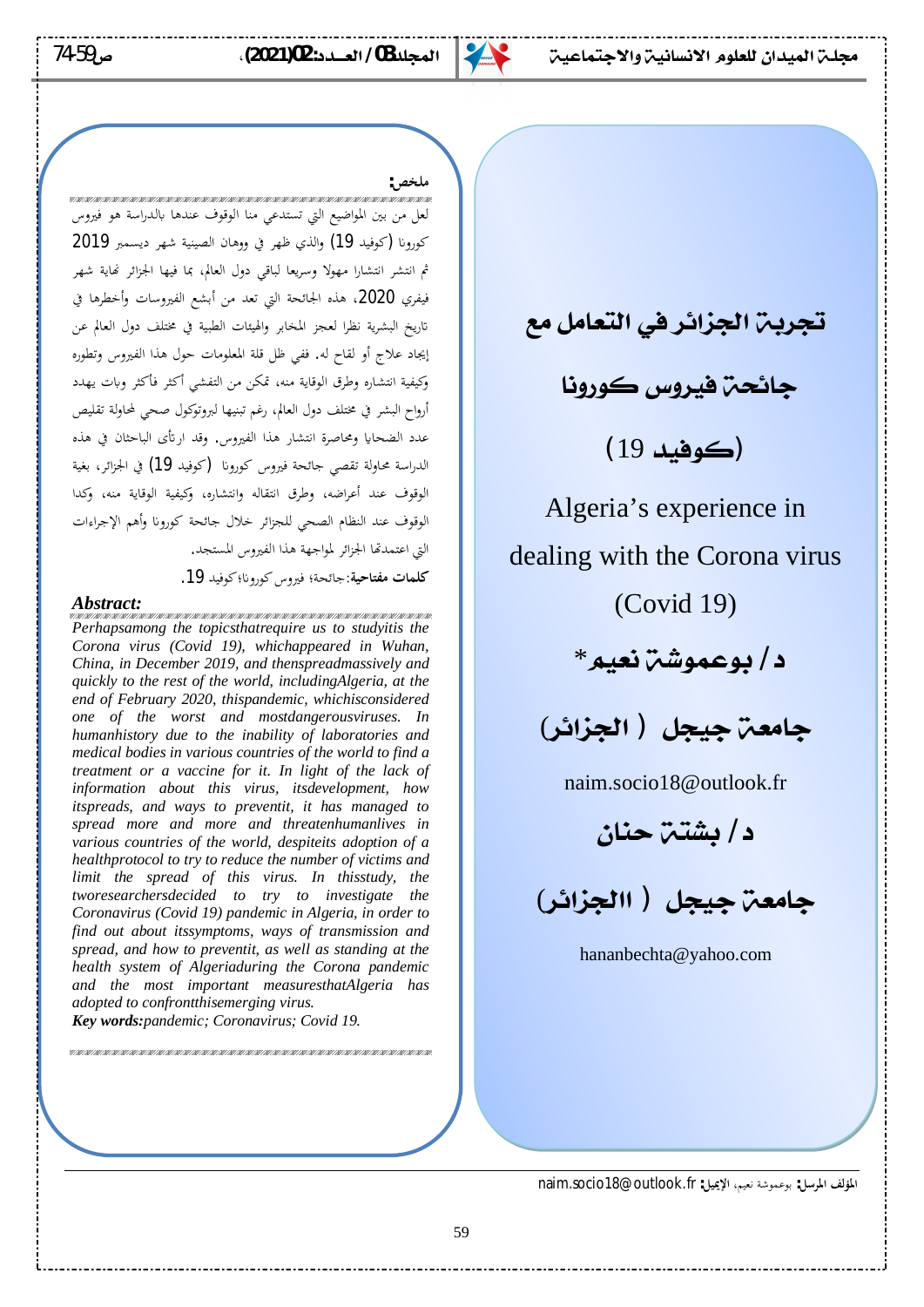**:ƨǷƾǬǷ .1**

يعد فيروس كورونا المستجد أو ما يعرف بفيروس كوفيد و1 من أكثر الأوبئة الفتاكة التي نشرت الرعب في العالم مطلع سنة 2020، والذي أضحى مشكلة صحية عالمية مند ظهوره ي مدينة ووهان الصينية شهر ديسمبر 2019. وفيروس كورونا خوفيد 19) بمثابة سلالة جديدة من الفيروسات التي تصيب الجهاز التنفسي لم يسبق تحديدها لدى البشر من قبل، إذ يتكاثر الفيروس داخل الخلايا مؤديا إلى موتَّفا مما يضعف جهاز المناعة فيفقد الجسم قدرته على التحمل وبالتالي الوفاة. خاصة وأن العلماء والأطباء وقفوا عاجزين أمام هذا الفيروس اللعين، الذي أضحى بمثابة تحد علمي كبير لهم لفهمه وفك لغز تطوره وتركيبه وطريقة انتشاره تمهيدا لإيجاد لقاح فعال ضده.

فرغم الإجراءات الاحترازية التي طبقتها معظم دول العالم منذ بدأ تفشي فيروس كورونا (كوفيد 19) استنادا لتوصيات منظمة الصحة العالمية أو انطلاقا من الخبرة السابقة في التعامل مع الأوبئة والجوائح، إلا أنه يواصل في الانتشار وحصد الأرواح، 50 حيث تجاوز عدد المصابين بفيروس كورونا في العالم الـ مليون شخص إلى غاية شهر أكتوبر 2020، وأكثر من مليونو250 ألف حالة وفاة بسبب فيروس كورونا، وتعد أوروبا نقطة نشاط واسع للفيروس إذ سجلت 12.5 مليون إصابة و305.700 وفاة<sup>[1](#page-14-0)</sup>. وهي في ارتفاع مستمر، كما أن الأرقام المصرح لها لا تعكس إلا جزءا من الحصيلة الحقيقية. أما في الجزائر فقد تم تسجيل 51519 حالة مصابة بفيروس كورونا مند بداية انتشار الجائحة إلى غاية 30 سبتمبر 2020 حسب ما أعلنت عنه لجنة رصد ومتابعة فيروس كورونا في الجزائر، ووصل العدد الإجمالي للوفيات إلى 1736 وفاة، في حين تماثل 36174 مصابا بفيروس كورونا إلى الشفاء<sup>[2](#page-14-1)</sup>. فمند ظهور أول حالة إصابة بفيروس كورونا (كوفيد 19) بالجزائر وهو رعية إيطالي وبدأ تفشي هذه الجائحة تدريجيا في عديد مناطق الوطن والتي كانت أغلبها مستوردة لرعايا جزائريين عادوا إلى الجزائر، عكفت الدولة على اتخاذ العديد من الإجراءات التي من شأنها

محاصرة انتشار هذا الفيروس، بناء على التجارب الماضية في التعامل مع الأوبئة والعمل بتوصيات منظمة الصحة العالمية، خاصة وأن المعلومات قليلة حول هذا الفيروس المستجد.

ومن خلال هذه الدراسة يحاول الباحثان تسليط الضوء على هذه الجائحة من خلال دراسة تحليلية تهدف للتعرف على فيروس كورونا (كوفيد 19) وطرق انتشاره وأعراضه ودورة العدوى بهذا الفيروس وكيفية التعامل والوقاية منه، مع الإشارة إلى النظام الصحي للجزائر خلال جائحة كورونا (كوفيد 19) وكيفية تعامل الجزائر معها من شهر فيفري 2020 إلى غاية شهر سبتمبر 2020.

2. ما هو فيروس كورونا (كوفيد 19)؟:

يشتق اسم "Corona Virus" عربيا: فيروس كورونا، اختصارا (COV) باللاتينية (Corona) وتعني التاج أو الهالة، حيث يشير الاسم إلى المظهر المميز لجزيئات الفيروس (الفريونات) والذي يظهر عبر المجهر الالكترويي، حيث قمتلك خملاً من البروزات السطحية، مما يظهرها على شكل تاج الملك أو الهالة الشمسية.<sup>[3](#page-14-2)</sup>

ويشير مصطلح كوفيد-19 إلى المرض الذي يسببه الفيروس التاجي المستجد لعام 2019. وقد صيغ الاسم بالشكل التالي: "كو" من كلمة كورونا (تاجى)، و "فيا" من فيروس، و "لما" من كلمة مرضdisease بالإنجليزية. وهذا المرض تسببه سلالة جديدة من الفيروسات التاجية تم التعرف عليها لأول مرة في ووهان في الصين.<sup>[4](#page-14-3)</sup>

هي جائحة عالمية جارية لمرض فيروس كورونا 2019 (كوفيد-19) والذي يحدث بسبب فيروس كورونا 2 المرتبط بالمتلازمة التنفسية الحادة الشديدة (SARS-COV-2). اكتشف المرض في ديسمبر **2019** في مدينة ووهان وسط الصين، وأطلق عليه اسم nCoV-2019. وقد صنفته  $^5$  $^5$ .(منظمة الصحة العالمية في 11 مارس 2020 (جائحة)

وحسب منظمة الصحة العالمية فيروسات كورونا هي "فصيلة فيروسات واسعة الانتشار يعرف أنها تسبب أمراضا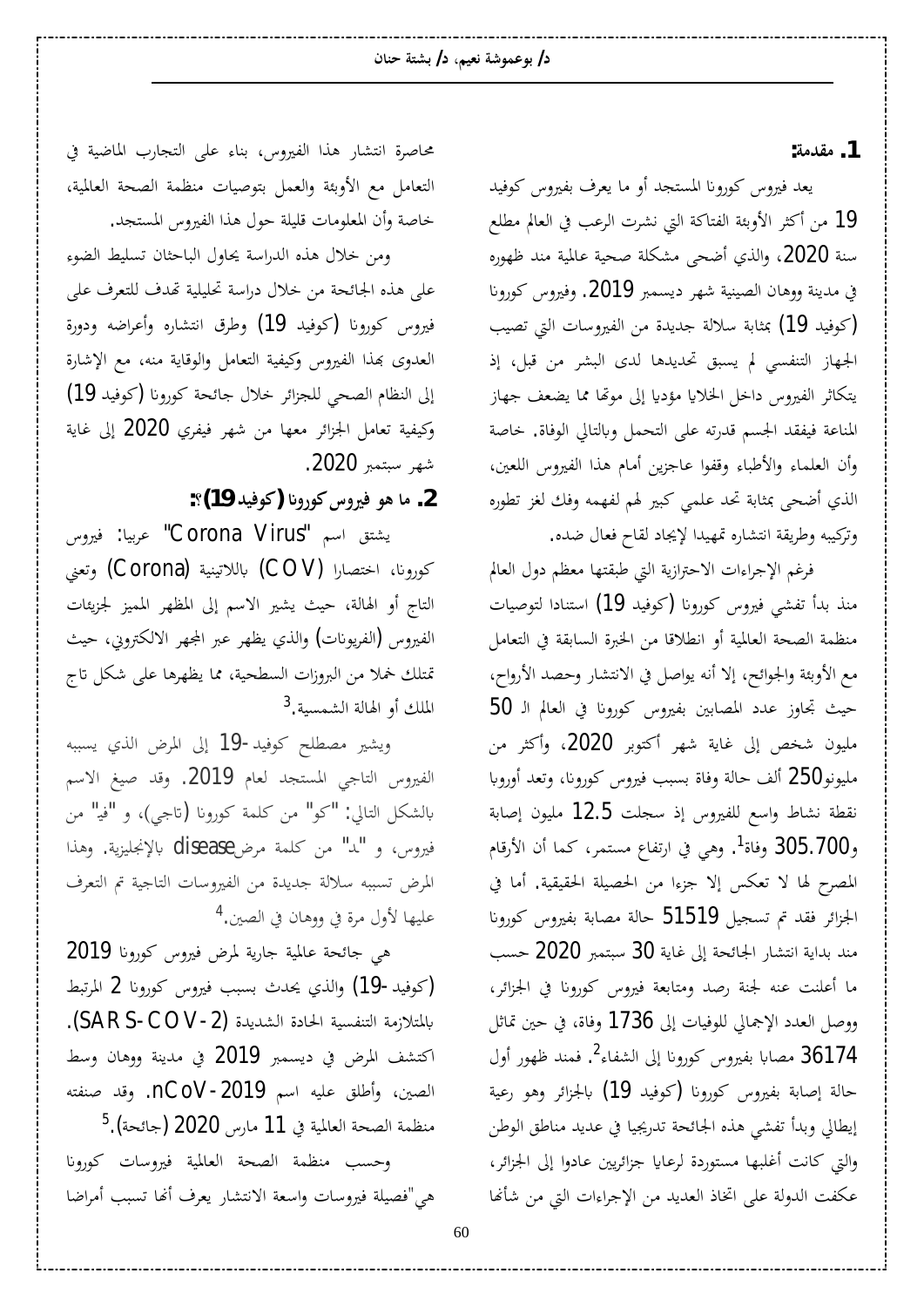تتراوح من نزلات البرد الشائعة إلى الأمراض الأشد حدة، مثل متلازمة الشرق الأوسط التنفسية (MERS) ومتلازمة الالتهاب الرئوي الحاد الوخيم (السارس). وفيروس كورونا المستجد (nCoV) هو سلالة جديدة من الفيروس لم يسبق اكتشافها لدى البشروفيروسات كورونا حيوانية المنشأ، أي أنها تنتقل بين الحيوانات والبشر. وقد خلصت التحريات المفصلة إلى أن فيروس كورونا المسبب لمرض سارس (-SARS CoV) قد انتقل من قطط إلى البشر وأن فيروس كورونا المسبب لمتلازمة الشرق الأوسط التنفسية (−MERS ©ƢǷȐǟ DzǸnjƫÂ .ǂnjƦdz¦ ń¤ Dzƥȍ¦ ǺǷ DzǬƬǻ¦ ƾǫ (CoV العدوي الشائعة: الأعراض التنفسية والحمى والسعال وضيق النفس وصعوبات التنفس. وفي الحالات الأشد وطأة قد تسبب العدوى الالتهاب الرئوي والمتلازمة التنفسية الحادة الوخيمة والفشل الكلوي وحتى الوفاة".<sup>[6](#page-14-5)</sup>

3. دورة العدوى بفيروس كورونا (كوفيد 19):

بعد دخول هذا الفيروس إلى الخلية، يقوم بنزع قفصيته ويحرر جينوم الرنا الخاص به في السيتوبلازم، يملك فيروس كورونا 3 جينوم رنا ذو قبعة 5 ممثيلة وذيل عديد الأدنين في النهاية وهذا يسمح لجزيئة الرنا الخاصة به بالارتباط بالريبوسوم من أجل ترجمتها. لفيروس كوروناكذلك بروتين يسمى بوليميرازالرنا المعتمد على الرنا (ريبليكاز) مشفر في جينومه، ويسمح هذا الأخير بنسخ الجينوم الفيروسي وإنتاج نسخ جديدة باستخدام ماكينة الخلية المضيفة. بوليميرازالرنا المعتمد على الرنا هو أول البروتينات المترجمة، وعند انتهاء ترجمة جين هذا البوليميراز تتوقف الترجمة بواسطة كودون التوقف، ويعرف هذا بالنسخ المتداخل. نسخة الرنا الرسول التي تشفر جينا واحدا فقط تسمي وحيدة السيسترون. يوفر البروتين اللابنيوي وهو بروتين يشفر بواسطة جينوم الفيروس لكن لا يدخل في تركيب بنيته ويعبر عنه في الخلايا المصابة غير موجودة لدى إنزيمات بوليميرازالرنا المعتمدة على الرنا. ينسخ جينوم الرنا ويتشكل عديد بروتين طويل تكون فيه جميع البروتينات مرتبطة ببعضها، یملك فیروس كورونا بروتین لا بنیوي −بیتیداز− قادر عل<sub>ی</sub> فصل

البروتينات عن بعضها في هذه السلسلة المترجمة. هذه الطريقة في نسخ وترجمة البروتينات الفيروسية نوع من الاقتصاد الوراثي للفيروس تمكنه من تشفير عدد كبير من الجينات في عدد صغير نسبيا من النوكليوتيدات.<sup>[7](#page-13-0)</sup>

 **:(19 ƾȈǧȂǯ) ʭ°Ȃǯ²ÂŚǧµ¦ǂǟ¢ .4**

تتشابه العديد من أعراض فيروس كورونا (كوفيد 19) مع أعراض الانفلونزا ونزلات البرد وغيرها من الأمراض. وقد تظهر الأعراض بعد يومين إلى 14 يوما من التعرض للفيروس، ويمكن أن تتراوح الأعراض من خفيفة جدا إلى شديدة، في حين بعض المصابين قد لا يعانون من أي أعراض.لذلك ينصح المختصون بمراقبة الأفراد الذين هم على اتصال مع المرضى المؤكدة إصابتهم واستبعاد الإصابة.

وتتمثل الأعراض الأساسية للإصابة بفيروس كورونا (<sub>كوفيد</sub> 19) في:<sup>[8](#page-13-1)</sup>

- **السعال الجاف والمستمر**: عادة ما يكون سعال فيروس كورونا بدون بلغم، ويستمر دون انقطاع مع الشعور بألم في الحلق، ولكن بمرور الوقت يمكن أن يصاحب السعال بلغم. <mark>− ارتفاع درجة حرارة الجسم</mark>: عادة ما يصاب مريض فيروس كورونا المستجد بارتفاع متزايد في درجة حرارة الجسم. <mark>– ضيق التنفس</mark>: أيضا يتسبب فيروس كورونا في الشعور بضيق وصعوبة في التنفس، وتزداد المشكلة بمرور الوقت. **- التهاب الحلق**: يعاني مريض فيروس كورونا بالتهاب الحلق

نتيجة الإصابة بذا الفيروس مع الشعور بألم وصعوبة البلع.

وعليه فإن فيروس كورونا يصيب الرئتين، وتظهر أعراض رئيسية هي: الحمي والسعال الجاف المستمر وتقول هيئة خدمة الصحة الوطنية البريطانية إن "السعال الجاف" يعني السعال القشري الذي لا يصاحبه أي بلغم (مخاط سميك).ويعني السعال المستمر السعال لفترة طويلة وبكثرة لمدة تتجاوز ساعة، أو حدوث ثلاث نوبات سعال أو أكثر خلال **24** ساعة، أما إذا كنت تعاني عادة من السعال فقد يكون الوضع أسوأ من المعتاد. كما يؤدي ذلك إلى حدوث ضيق في التنفس، والذي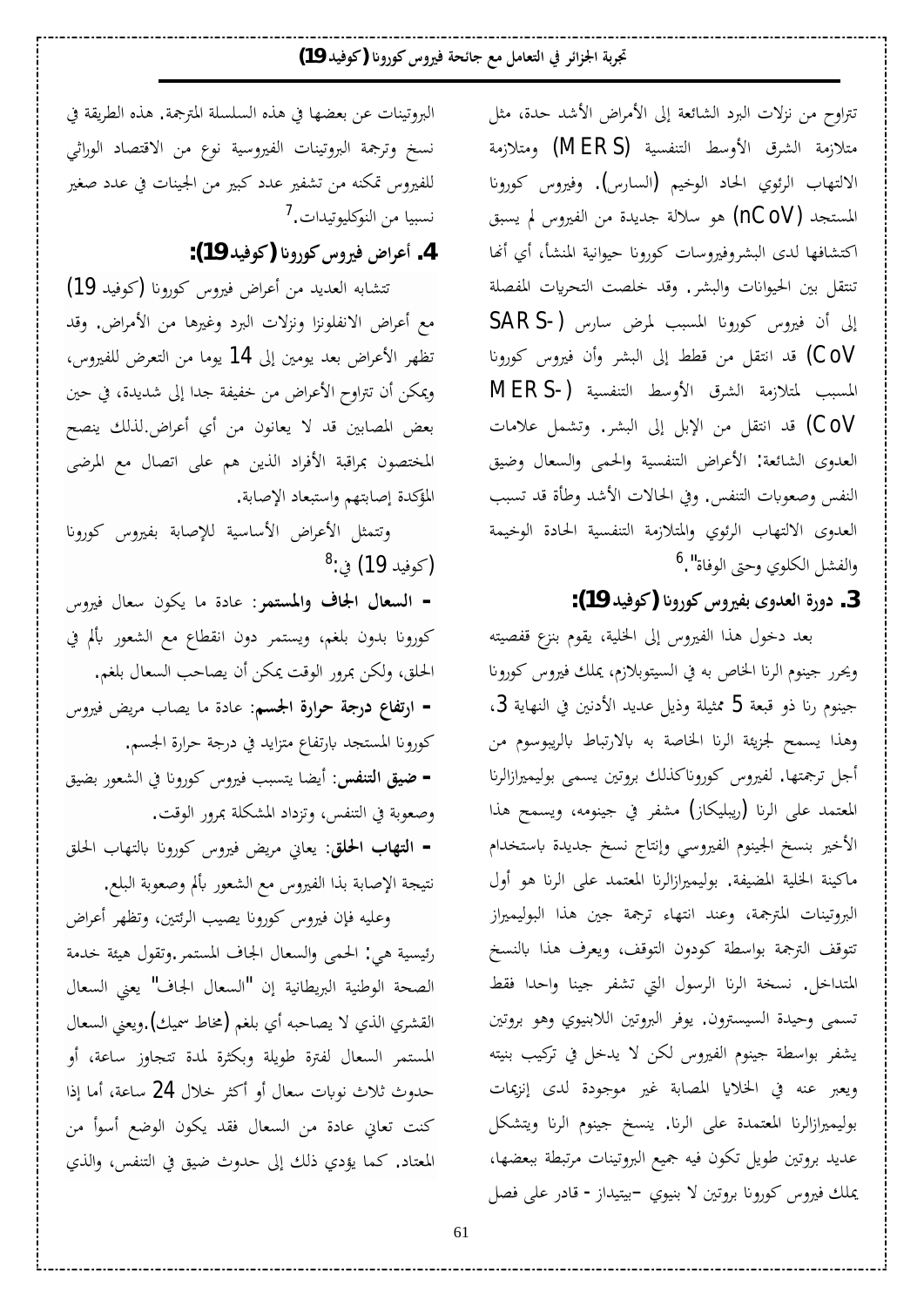يوصف غالبا بضيق شديد في الصدر، أو صعوبة في التنفس أو شعور بالاختناق.<sup>[9](#page-14-6)</sup>

ومن الأعراض الأخرى: ضيق التنفس، والشعور بألم أو ضيق في الصدر، وآلام في العضلات أو الجسم، والصداع، وفقدان التذوق أو الشيم، واضطراب التفكير، والتهاب الحلق، واحتقان الأنف أو سيلان الأنف، والإسهال، والغثيان والقيء، وألام البطن، والطفح الجلدي. وبالإضافة لهذه الأعراض، قد يعاني الأطفال صعوبة في الرضاعة.<sup>[10](#page-14-7)</sup>

55,924 وقد أشارت مراجعة منظمة الصحة العالمية لـ55,924 حالة مؤكدة مخبريا في الصين إلى الأعراض والعلامات النموذجية التالية: الحمي (87.9%)، والسعال الجاف (67.7%)، والتعب (38.4%)، وإنتاج القشع (33.4%)، وضيق النفس (18.6%)، والتهاب الحلق (13.9%)، والصداع (%13.6)،والألم العضلي أو المفصلي (14.8%)، والقشعريرة (11.4%)، والغثيان والإقياء (5.0%)، واحتقان الأنف (4.8%)، والإسهال (3.7%)، ونفث الدم (0.9%)، واحتقان الملتحمة (0.8%).<sup>[11](#page-14-8)</sup>

5. طرق انتقال وانتشار فيروس كورونا (كوفيد 19):

قبل الحديث عن طرق انتقال وانتشار فيروس كورونا خوفيد 19) يجدر بنا الإشارة هنا إلى أغلب الأمراض المعدية) تنتشر أو تنتقل بطريقتين هما:<sup>[12](#page-14-9)</sup>

¨ǂNjƢƦǷǂƻ¡ń¤ǎƼNjǺǷDzǬƬǼƫȆǿÂ **¨ǂNjƢƦŭ¦ƨǬȇǂǘdz¦ \*** بوساطة أحد الأمور التالية:

− الملامسة الشخصية للمريض وأكثر الأمراض انتقالا الأمراض الجلدية المعدية مثل الجرب والقمل والفطريات.

− الرداد الصادر من المصاب بواسطة السعال أو العطس أو البصق مثل الانفلونزا والسل.

- العلاقات والتجارب والملامسة الجنسية الخاطئة والمحرمة مثل الزهري والسيلان والايدز.

− بواسطة نقل الدم تنتقل عندما يكون الدم مصابا بمرض مثل الايدز .

− من الأم إلى الجنين عبر المشيمة مثل مرض الايدز.

DzǬǼdz ǂƻ¡ ǖȈLJÂń¤ «ƢƬŹ Äǀdz¦Â **:¨ǂNjƢƦŭ¦ Śǣ ƨǬȇǂǘdz¦ \*** المرض من شخص إلى آخر مثل: – الوسائط الحية أي الكائنات الحية الموجودة في الطبيعة مثل القوارض والحشرات والحيوانات الأخرى وخير مثال عليه مرض الطاعون وانفلونزا الطيور.

− الوسائط غير الحية الموجودة في الطبيعة مثل الماء والتربة والهواء والحليب والأغذية مثل التسمم الغذائي والإسهامات والجفاف والتهابات الأمعاء.

ونفس الحال بالنسبة لفيروس كورونا (كوفيد 19) فإن طريقة انتقاله أيضا تتم بطريقتين مباشرة وغير مباشرة. حيث أثبتت أغلب الأبحاث والدراسات حول طريقة انتقال فيروس كورونا (كوفيد 19) هي من انسان إلى انسان آخر، إذ "ينتشر الفيروس بشكل أساسى عندما تخرج قطيرات تنفسية من الجهاز التنفسي لشخص مصاب (وهي تخرج أثناء السعال والعطاس والحديث والغناء**)** ثم تدخل إلى فم أو أنف أو عيني الأشخاص القريبين منه. كما قد يصاب الشخص إذا لمس فمه أو أنفه أو عينه بعد لمسه سطحاً ملوثاً بالفيروس. قد يعيش فيروس الكورونا المسبب لداء كوفيد-19 على الأسطح لساعات أو حتى لعدة أيام، لكن المطهرات العادية تقتله.<sup>[13](#page-14-10)</sup>

وقد أظهرت الدراسات أن بمقدور الفيروس المسبب لكوفيد-19 أن يبقى على البلاستيك والفولاذ المقاوم للصدأ لمدة 72 ساعة وعلى النحاس أقل من 4 ساعات وعلى الورق المقوّى (الكرتون) أقل من 24 ساعة.<sup>[14](#page-14-11)</sup>

ويعد الأشخاص الأكبر سنا عرضة بشكل أكبر لخطر الإصابة بأعراض كوفيد 19 خطيرة، ويزداد ذلك الخطر كلما تقدم الشخص في العمر. وقد يكون المصابون بحالات طبية مزمنة أكثر عرضة للإصابة بأعراض خطيرة. من أمثلة الحالات الصحية الخطيرة التي ترفع احتمال إصابتك بأعراض كوفيد 19 خطيرة:أمراض القلب الخطيرة(مثل: فشل القلب، أو مرض الشريان التاجي، أو اعتلال عضلة القلب)، السرطان، داء الانسداد الرئوي المزمن (COPD)، السكري من النوع الثاني، السمنة الشديدة، مرض الكلي المزمن، مرض الخلايا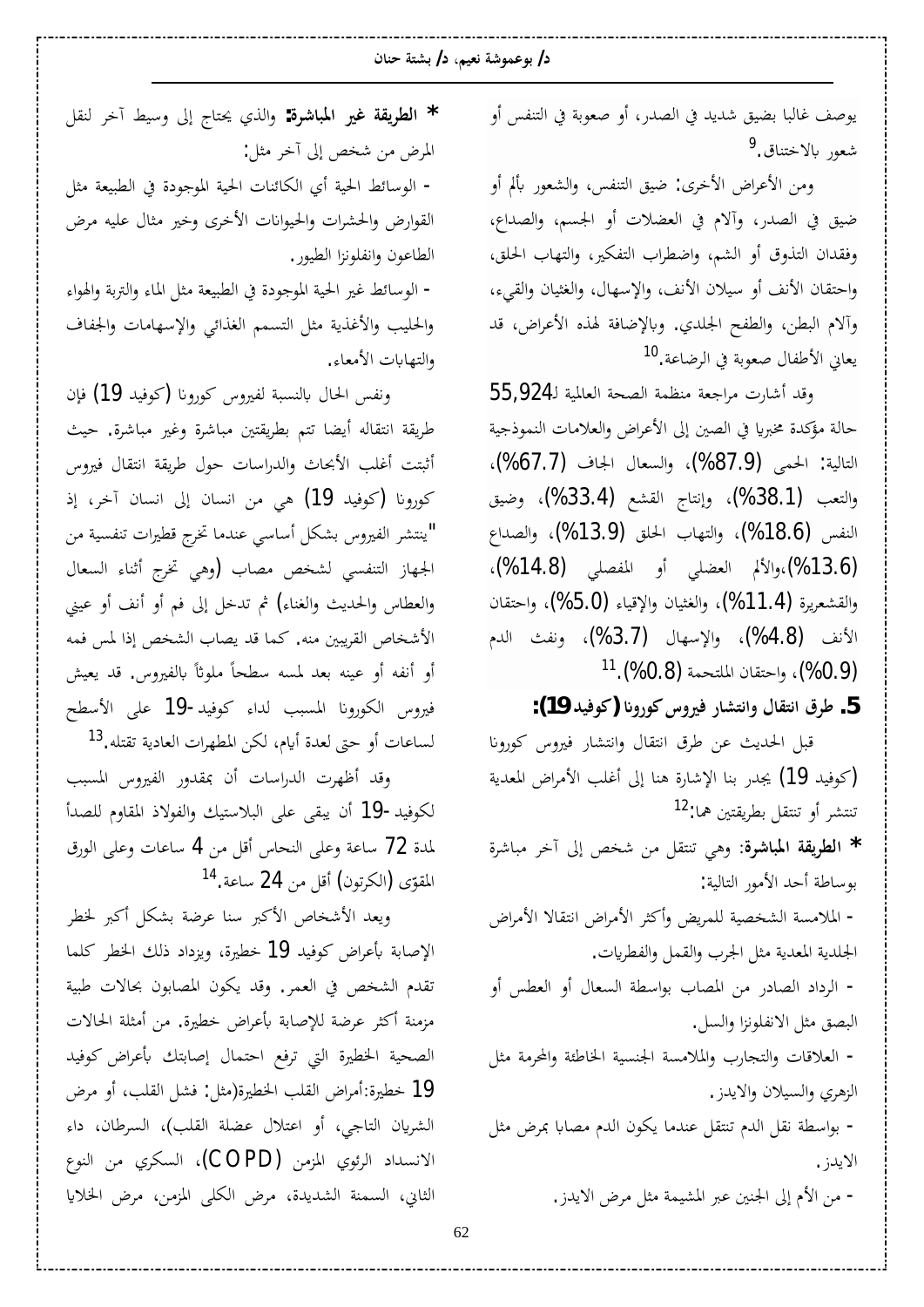المنجلية، ضعف جهاز المناعة بسبب عمليات زرع الأعضاء المصمتة. وهناك حالات أخرى ترفع احتمال الإصابة بأعراض خطيرة، مثل:الربو، مرض الكبد، أمراض الرئة المزمنة مثل التليف الكيسي، الحالات الطبية المتعلقة بالدماغ والجهاز العصبي، ضعف جهاز المناعة بسبب زراعة نخاع العظم أو فيروس نقص المناعة البشري أو بعض الأدوية، السكري من النوع الأول، ارتفاع ضغط الدم. هذه القائمة ليست شاملة، فهناك حالات كامنة أخرى قد ترفع احتمال إصابتك بأعراض كوفيد [15](#page-14-12) خطيرة.<sup>15</sup>

**ƾȈǧȂǯ) ʭ°Ȃǯ²ÂŚǨƥƨƥƢǏȍ¦ ǎƸǧ ¦ǂƳ¤ǶƬȇŕǷ .6 :(19**

هناك بعض الحالات التي تستوجب إجراء فحص الإصابة بفيروس كورونا (كوفيد 19)، وتتمثل في الحالات الآتية:<sup>[16](#page-14-13)</sup>

Ǿǻ¢ƮȈƷ **µ¦ǂǟȋ¦ǾȈǴǟǂȀǛ¢§ƢǐǷǎƼNjƨǘdzƢű-** يسهل انتقال العدوي سريعا من شخص لأخر، ولذلك ينبغي إجراء الاختبار في حالة التعامل مع شخص مصاب بالفيروس أو ظهرت عليه بعض الأعراض الخاصة به.

<mark>- السفر إلى دولة بما حالات إصابة:</mark> في حالة تواجد الشخص الذي تظهر عليه الأعراض في أحد الدول التي تنتشر بها الإصابة، فهذا يعني ضرورة إجراء الفحوصات.

**- ظهور أعواض الحالة**: في حالة ظهور أعراض فيروس كورونا المستجد، ينبغي الذهاب لإجراء الفحوصات للتأكد من الإصابة بالمرض حتى لا تتفاقم الحالة.

7. كيفية الكشف عن فيروس كورونا (كوفيد 19):

عكن الكشف عن الإصابة بفيروس كورونا المستجد من خلال بعض الاختبارات التي يتم إجراءها في المستشفيات ومخابر التحاليل متخصصة توفر تحاليل الكشف عن الإصابة بفيروس كورونا المستجد. ومن بين الطرق المتبعة أو المعتمدة للكشف عن الإصابة بفيروس كورونا (كوفيد 19) ما يلي:<sup>[17](#page-14-14)</sup> − ا**خ**تبار تفاعل البوليميراز المتسلسل PCR: هو عبارة عن اختبار شديد الدقة يكشف عن الإصابة بفيروس كورونا

المستجد، ويكون ذلك من خلال أخذ عينة من الحمض النووي، وتحديدا من المسالك التنفسية العليا في البلعوم والأنف، مع محاولة الوصول إلى المسالك التنفسية السفلي، ويمكن الحصول على نتيجة التحليل بعض بضع ساعات في نفس يوم إجراءه .

- فحص الأجسام المضادة: في حالة الإصابة بعدوى بالجسم، سوف يقوم الجهاز المناعة بمحاربة هذه العدوى من خلال إنتاج أجسام مضادة، وفي حالة اكتشاف أجسام مضادة في الجسم، فهذا يؤشر باحتمالية وجود العدوى، وخاصة مع ظهور الأعراض، وعادة تظهر الأجسام المضادة بعد حوالي 10 أيام من التعرض للفيروس. وتجدر الإشارة إلى أنه يتم أخذ العينات بطرق مختلفة منها:

\* اختبار المسحة: في هذه الحالة، يتم استخدام قطعة قطن خاصة لأخذ عينات من داخل الحلق أو الأنف. ¾ȂǴŰ ǺǬƷ ǶƬȇ ȆǨǻȋ¦ ǖǨnjdz¦ ¦ǂƳȍ ȆǨǻȋ¦ ǖǨnjdz¦ \* ملحي داخل الأنف، ثم إزالة العينة من خلال الشفط. ǪȈǫ°§ȂƦǻ¢¾Ƣƻ®¤¾ȐƻǺǷÀȂǰƫÂ ƨȈƟ¦Ȃ٦ƨƦǐǬdz¦ǖǨNj \* مضاء يسمى منظار القصبات إلى داخل الرئتين لجمع عينة. [śƬƟǂdz¦](https://www.webteb.com/articles/%D8%B7%D8%B1%D9%82-%D8%A7%D9%84%D8%AD%D9%81%D8%A7%D8%B8-%D8%B9%D9%84%D9%89-%D8%B5%D8%AD%D8%A9-%D8%A7%D9%84%D8%B1%D8%A6%D8%AA%D9%8A%D9%86_20209) ǺǷ ¶ƢƼŭ¦ ¾ƢǰNj¢ ƾƷ¢ ǶǤǴƦdz¦ ƾǠȇ ǶǤǴƦdz¦ °ƢƦƬƻ¦ \* ويتم أخذ عينة منه لفحصها، وذلك باستخدام مسحة.

 **:(19ƾȈǧȂǯ) ʭ°Ȃǯ²ÂŚǧǺǷƨȇƢǫȂdz¦ƨȈǨȈǯ .8**

في ظل عدم توفر لقاح للوقاية من فيروس كوفيد 19، توصي منظمة الصحة العالمية ومراكز مكافحة الأمراض والوقاية منها في الولايات المتحدة بإتباع الاحتياطات التالية للوقاية من كوفيد 19 وتقليل خطر الإصابة به:<sup>[18](#page-14-15)</sup> = تجنب حضور الفعاليات والتجمعات الكبيرة. − ينبغي تجنب المخالطة اللصيقة (ضمن مسافة 6 أقدام أو 2 متر) مع أي شخص مريض أو لديه أعراض. – الزم منزلك قدر الإمكان، وحافظ على وجود مسافة بينك وبين الآخرين (ضمن 6 أقدام أو 2 متر)، خاصة إذا كنت معرضا بشكل أكبر لخطر الإصابة بدرجة حادة من المرض. ضع في اعتبارك أن بعض الأشخاص قد يكونون مصابين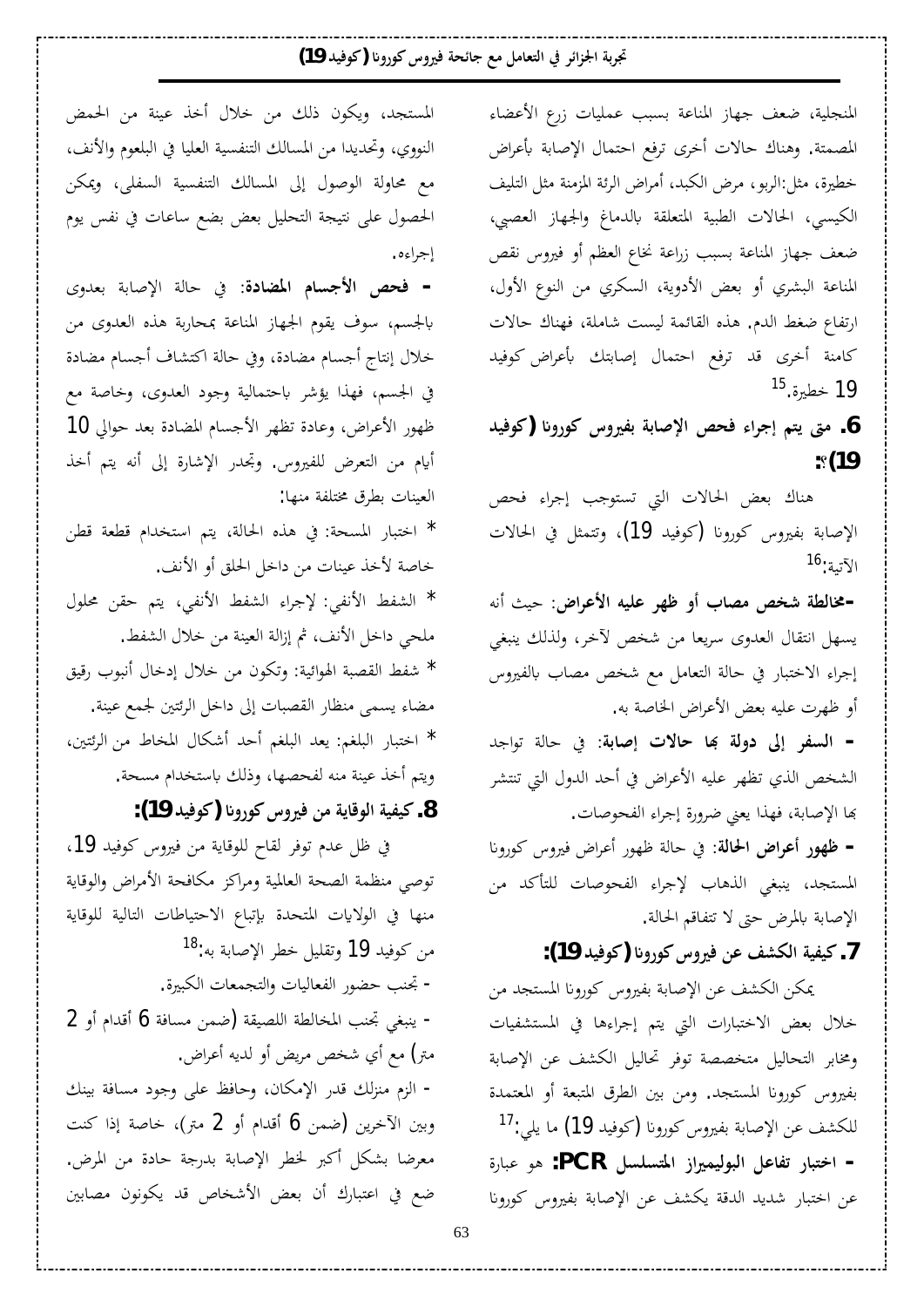بكوفيد 19 ويمكن أن ينقلوه للأخرين، حتى إذا لم تكن لديهم أعراض أو لم يعرفوا أنهم مصابون به أصلا. - اغسل يديك كثيرا بالماء والصابون لمدة 20 ثانية على الأقل، أو استخدم مطهرا يدويا يحتوي على الكحول بنسبة 60٪ على الأقل. − ارتد كمامة قماشية في الأماكن العامة، مثل محلات البقالة، حيث يصعب تجنب المخالطة اللصيقة بالآخرين، خاصة إذا كنت في منطقة تشهد انتشارا محليا للمرض. ولا تستخدم سوى الكمامات القماشية غير الطبية، أما بالنسبة للكمامات الجراحية وكمامات N-95، فيجب أن يقتصر استخدامها على مزودي الرعاية الصحية. - يجب تغطية الفم والأنف بالمرفق أو بمنديل عند السعال أو العطس. ثم تخلص من المنديل بعد استخدامه، واغسل يديك فورا . - تجنب لمس عينيك وأنفك وفمك. − تجنب مشاركة الأطباق وأكواب الشرب والمناشف وأغطية الفراش والأدوات المنزلية الأخرى إذاكنت مريضا. − نظف وعقم يوميا الأسطح التي تلمس بكثرة، مثل مقابض الأبواب ومفاتيح الإضاءة والإلكترونيات والطاولات. − إذا كنت مريضا فالزم منزلك ولا تذهب للعمل أو المدرسة أو الجامعة، وكذلك الأمر بالنسبة للأماكن العامة، إلا إذا كان ذلك بهدف الحصول على رعاية طبية. إذا كنت مريضا، تجنب وسائل النقل العام وسيارات الأجرة، بما فيها تلك التي تطلب عبر التطبيقات الذكية. - إذا كانت لديك حالة مرضية مزمنة وكنت معرضا بشكل أكبر لخطر الإصابة بأعراض حادة في حال انتقلت إليك العدوى، فاستشر طبيبك بشأن إتباع طرق إضافية لحماية نفسك. وفيما يلي أربعة احتياطات يجب عليك وعلى أفراد أسرتك اتخاذها لتجنب الإصابة<sup>19</sup>[:](#page-14-16) − غسل اليدين بصفة متكررة بالماء والصابون أو بمطهر يحتوي

على كحول.

- غط السعال أو العطس بثنى الكوع لتغطية الفم أو بمنديل ورقي ثم إلقاء المنديل بسلة مهملات مقفلة. − تجنّب الاتصال القريب مع أي شخص تظهر عليه أعراض تشبه أعراض الزكام أو الإنفلونزا. - إذا كنت تعاني من الحمى والسعال وصعوبة التنفس، فالتمس الرعاية الطبية فورا.

وبناء على التجارب الماضية في تفشي الأوبئة والجوائح، تحاول العديد الحكومات والدول اعتماد بعض الإجراءات الوقائية التي اعتمدت سابقا كالعزل الذاتي والحجر الصحى والتباعد الجسدي، لإبطاء انتشار الفيروس التاجي أو فيروس كورونا (كوفيد 19). وتبقى بطبيعة الحال هذه الإجراءات متباينة بين دولة وأخرى، ما يعني أننا سنكون أمام نتائج مختلفة في انحسار الفيروس.

فالعزل الذاتي إجراء مهم يطبقه الأشخاص الذين تظهر عليهم أعراض كوفيد-19 لتجنب نقل العدوى للآخرين في المجتمع، بمن في ذلك أفراد عائلتهم.والمقصود بالعزل الذاتي هو عندما يلزم الشخص المصاب بالحمى أو السعال أو غير ذلك من أعراض مرض كوفيد−19، بيته ويمتنع عن الذهاب إلى العمل أو المدرسة أو الأماكن العامة. وهذا العزل يمكن أن يحدث بشكل طوعى أو يستند إلى توصية من مقدم الرعاية الصحية.<sup>[20](#page-14-17)</sup>

أما الحجر الصحى الذاتي هو أن تعزل نفسك عن الآخرين لأنك خالطت شخصا مصابا بمرض كوفيد-19، رغم عدم ظهور أي أعراض عليك. وينبغي أن تراقب نفسك لرصد أي أعراض قد تظهر عليك أثناء الحجر الصحى. والهدف من الحجر الصحى الذاتي هو منع انتقال العدوى، فالأشخاص الذين يصابون بمرض كوفيد-19 يمكنهم نقل العدوى إلى الآخرين فوراً، لذلك من شأن الحجر الصحي أن يمنع انتقال العدوي.<sup>[21](#page-14-18)</sup>

في حين يتضمن التباعد الاجتماعي أو ما يعرف أيضا باسم التباعد الجسدي إجراءات مكافحة العدوى التي تهدف إلى إبطاء انتشار المرض عبر تقليل التماس القريب بين الأفراد.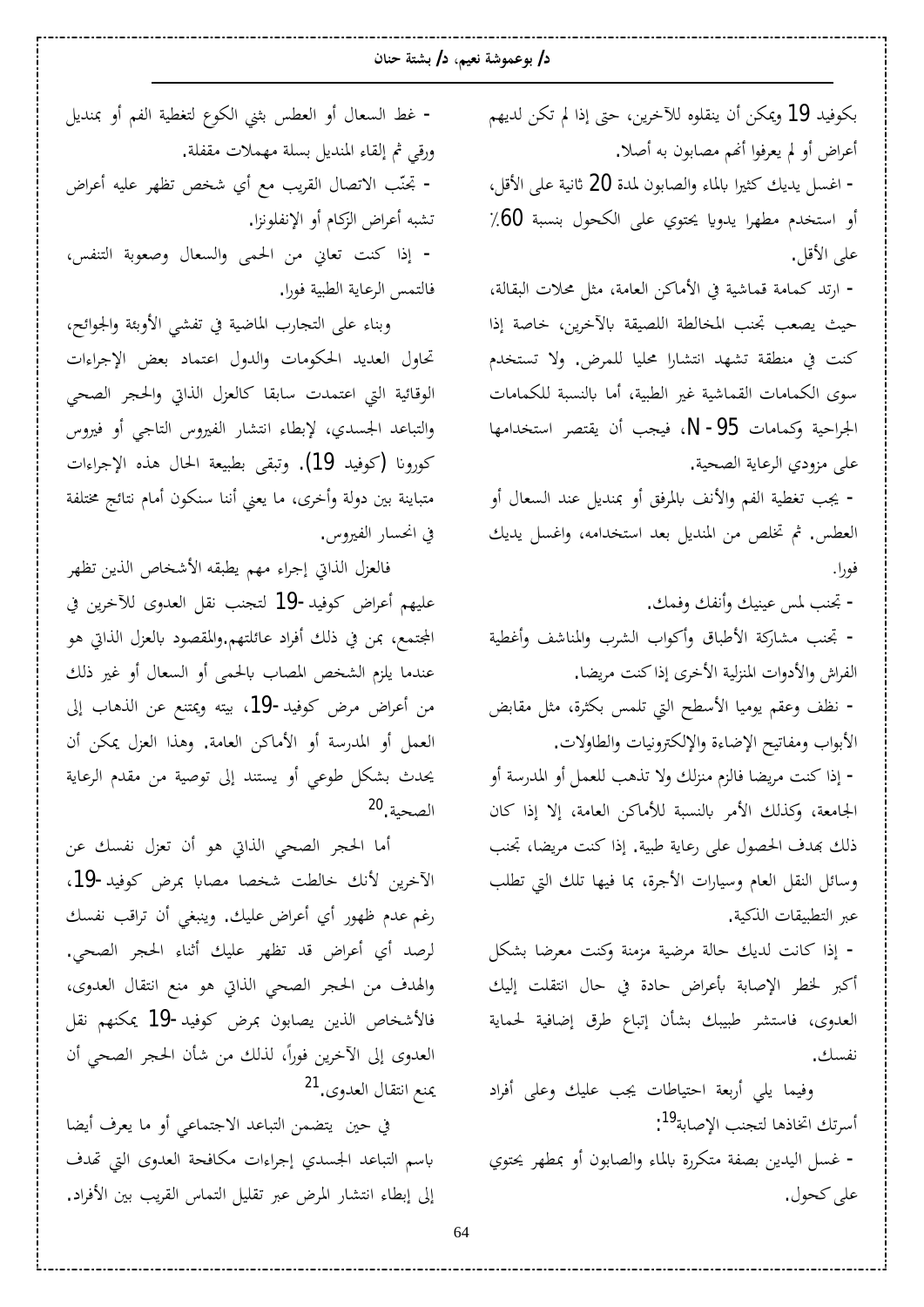تشمل الطرق الحجر الصحي؛ وتقييد السفر؛ وإغلاق المدارس وأماكن العمل والملاعب والمسارح ومراكز التسوق. يمكن للأفراد تطبيق أساليب التباعد الاجتماعي من خلال البقاء في المنزل، والحد من السفر، وتجنب الأماكن المزدحمة، وإلقاء التحية دون تماس، وإبعاد أنفسهم جسديا عن الأخرين<sup>22</sup>[.](#page-14-19)

وعليه فإن الفرق بين العزل الذاتي والحجر الصحى الذاتي والتباعد الجسدي يتمثل في أن:الحجر الصحي يعني تقييد الأنشطة وعزل الأشخاص غير المرضى هم أنفسهم ولكنهم ربما تعرضوا للإصابة بعدوى فيروسكوفيد19، والهدف هو منع انتشار المرض في الوقت الذي لا تكاد تظهر أي أعراض على الشخص.أما العزل فيعني عزل الأشخاص المرضي الذين تظهر عليهم أعراض فيروسكوفيد19 ويمكنهم نقل عدواه، لمنع انتشار المرض. في حين يعني التباعد الجسدي الابتعاد عن الآخرين جسديا، مسافة متر واحد (3 أقدام) على الأقل. وهي توصية عامة يتعين على الجميع تطبيقها حتى لو كانوا بصحة جيدة ولم يتعرضوا لعدوى فيروس كوفيد19.

وتجدر الإشارة هنا أنه لا يمكننا التنبؤ بالمسار الذي سيكون عليه الفيروس المستجد (كوفيد 19) مستقبلا، لكن تِحربة البشر مع مثل هذه الأوبئة أثبتت أنها قد تمتد إلى فترة طويلة، وخلالها يمكن تعلم كيفية التعايش معها بالتدريج ومن ثم التقليل من آثارها المدمرة.كما أن الباحثين والخبراء لا يعلمون الكثير عن طبيعة الفيروس أو سلوكه، وتبقى الأبحاث حاليا متواصلة لمحاولة فهم تركيب هذا الفيروس وتطوره وكيفية انتقاله وانتشاره، ومع الوقت قد يؤدي إلى فهم أعمق له، وبالتالي تصبح هناك فرص أفضل في مكافحة وعلاج هذا الفيروس وإيجاد لقاح فعال ضده.

9. النظام الصحى في الجزائر خلال جائحة كورونا (كوفيد  **:(19**

 **:œǘdz¦®ƢƬǠdz¦ .1.9**

بحسب تصريحات وزير الصحة على إذاعة الجزائر الثالثة في 16 مارس 2020 فإن الجزائر بما أكثر من 400 سرير إنعاش. بعد ثلاثة أيام صرح نفس المسؤول حول العدد المشار

إليه، مشددا على أن القدرة النظرية لخدمات الإنعاش الموزعة عبر الأراضي الوطنية في "الظروف العادية" تقدر بـ 400 سرير، مع إمكانية رفعها إلى 6000 سرير مؤكدا:الجزائر لديها 2500 جهاز تنفس صناعي، 2500 جهاز تخدير وتنفس صناعي آخر، 220 عيادة خاصة لكل منها 3 إلى 4 أسرة إنعاش.

وقد قال وزير الصحة في العرض الذي قدمه لمجلس الوزراء برئاسة رئيس الدولة في 22 مارس 2020، أن القطاع الصحي في الجزائر يضم 82،826 سريرًا على المستوى الوطني، ر<br>ا منها 2،500 مخصصة للتكفل بالمرضى على مستوى 64 قسم للأمراض المعدية و 247 قسم للأمراض الباطنية و 79 قسم للطب الرئوي و 100 قسم من التخصصات المختلفة و 24 قسم للإنعاش التي تحتوي على 460 سرير بالإضافة إلى 64 سيارة إسعاف طبية مجهزة بـ أجهزة التنفس الاصطناعي.<sup>[23](#page-14-20)</sup>  **:Ǧnjǰdz¦DŽǯ¦ǂǷ .2.9**

كان لدى الجزائر في بداية الوباء مختبر تشخيص واحد هو معهد باستور الجزائر، قادر على إجراء ما يصل إلى 130 اختبارًا في اليوم. وفي 23 مارس 2020 تم افتتاح مختبر فحص Å جديد لكوفيد-19 تحت إشراف معهد باستور في وهران لتقليل الضغط على العاصمة الجزائر. مكن المركز الجديد من إعطاء نتائج التحليلات خلال 3 أو 4 ساعات. ودخل ملحق ثالث لمعهد باستور الخدمة في قسنطينة في 25 مارس 2020. حسب تصريحات المدير العام لمعهد باستور بالجزائر يوم

دارس فقد حلل المركز 2500 عينة مشتبهة لفيروس  $25$ كورونا المستجد منذ ظهور الوباء في الجزائر. كما أثبت البحث العلمي الذي قام به المعهد أن الفيروس الذي ينتشر في الجزائر هو من نفس سلالة الفيروس الذي يؤثر على فرنسا، الأمر الذي يدعم فكرة استيراد الفيروس من هذا البلد.<sup>[24](#page-15-0)</sup> 3.9. بروتوكول العلاج:

اعتمدت الجزائر منذ 23 مارس بروتوكول علاج جديد ضد كوفيد-19 وهو الكلوروكين، مضاد للملاريا يستخدم بشكل شائع في علاج أمراض الروماتيزم وأظهر نتائج أولية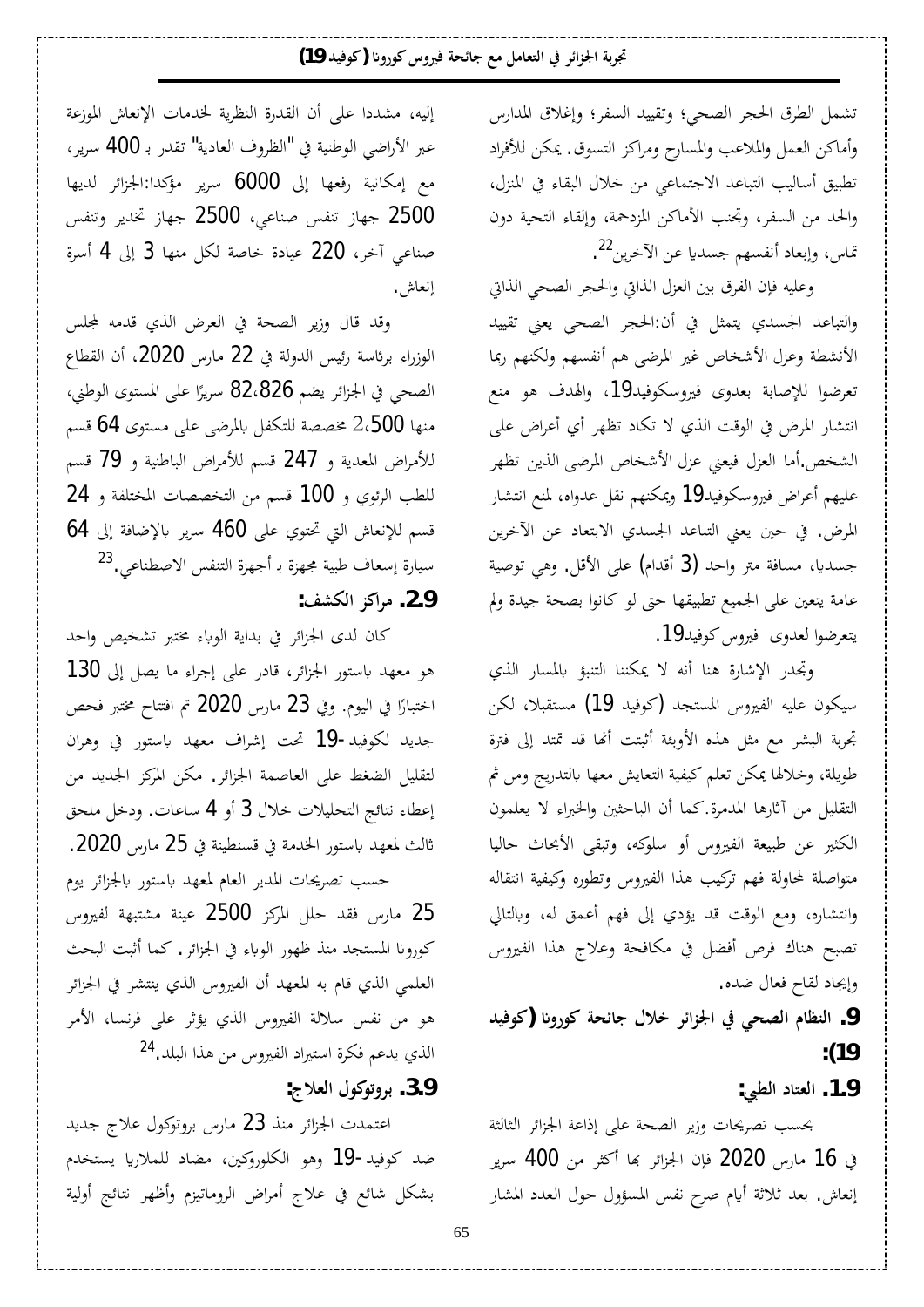مشجعة إلى حد ما في الصين وفرنسا. وبحسب البروفيسور إسماعيل مصباح (عضو اللجنة العلمية) فإن الفحوصات ستجرى على المرضى الذين يدخلون إلى المستشفى في البليدة، حيث يتركز معظم المصابين بالسارس-كوف-2 وفي القطار بالجزائر العاصمة. الجزائر لديها مخزون كاف يقدر بـ وحدة من هذا الدواء متاحة بالفعل في الصيدلية I $10.000$ المركزية للمستشفيات و 190،000 وحدة أخرى من المقرر استيرادها. في 30 مارس أدنت اللجنة العلمية باستخدام الكلوروكين في الحالات المؤكدة الخفيفة من كوفيد 19. $^{25}.19$  $^{25}.19$  $^{25}.19$  **:ƨȈƦǘdz¦©¦®¦ƾǷȍ¦ .4.9**

وصلت في 5 أبريل 2020 أول طلبية لوسائل الحماية من فيروس كورونا إلى مطار هواري بومدين الدولي (الجزائر 8.5 العاصمة) قادمة من مدينة شانغهاي الصينية، تتمثل في مليون كمامة من نوع ثلاث طبقات و100.000 كمامة مرشحة من نوع "أف أف بي 2" (FFP2). ووصلت يوم الجمعة 10 أبريل 2020، إلى مطار هواري بومدين الدولي بالعاصمة قادمة من بكين، ثاني طلبية من المعدات الطبية 500) وتشمل الشحنة التي تقدر بـ 30 طن وسائل الحماية ألف كمامة من نوع أف أف بي 2 (FFP2) وأجهزة تشخيص فيروس كورونا (40 ألف مشخص) وأجهزة تنفس اصطناعي (100 جهاز ) على متن طائرتين تابعتين للقوات الجوية للجيش الوطني الشعبي، في ظرف 38 ساعة. وفي صباح يوم 17 أفريل 2020 وصلت إلى مطار هواري بومدين الدولي لإخزائر العاصمة)، ثالث طلبية من الوسائل الطبية ومستلزمات الحماية، وتشمل هذه المعدات على شحنة تقدر ب 36 طن من وسائل الحماية وأجهزة تشخيص فيروس كورونا تم شرائها من الصين ونقلت من بكين إلى الجزائر على متن طائرتين تابعتين للقوات الجوية للجيش الوطني الشعبي، في ظرف 38  $26$ . ساعة

 **:(19ƾȈǧȂǯ) ʭ°ȂǯƨƸƟƢƳǞǷǂƟ¦DŽŪ¦DzǷƢǠƫƨȈǨȈǯ .10**

سنستعرض هنا المسار الزمني للإجراءات التي اتخذتها الدولة الجزائرية للتعامل مع جائحة كورونا من شهر فيفري

2020 إلى غاية شهر سبتمبر 2020، والتي جاءت في إطار محاصرة انتشار جائحة كورونا في الجزائر والحفاظ على السلامة الصحية للمواطنين، وذلك كما يأتي:<sup>[27](#page-15-3)</sup>

- في 25 فيفري 2020 أكدت الدولة الجزائرية تسجيل أول إصابة بفيروس كورونا لدى رجل ايطالي الجنسية وصل إلى الجزائر في 17 فيفري، وقامت الجزائر بترحيله في 28 فيفري إلى بلاده من مطار حاسي مسعود الدولي في رحلة خاصة بعد أن تعرض للحجر الصحي حتى تلك الفترة.

− في 13 مارس 2020 ارتفع عدد المصابين المؤكدين بفيروس كورونا في الجزائر إلى 27 حالة، فقامت الحكومة بتأجيل جميع النشاطات العامة للمجلس الشعبي الوطني إلى وقت لاحق، وتقديم العطلة الربيعية وإغلاق جميع المدارس (يشمل التعليم الابتدائ<sub>ي</sub> والمتوسط والثانوي والجامعات، مراكز التكوين المهني، الزوايا والمدارس القرآنية، أقسام محو الأمية). كما تم الاتفاق بيم الجزائر والمغرب بعد التشاور على وقف الرحلات لجوية بين البلدين مؤقتا.

ق 15 مارس 2020 ارتفع عدد حالات الإصابة المؤكدة -بفيروس كورونا في الجزائر إلى **48** حالة، وهذا حسب ما أعلنته وزارة الصحة والسكان وإصلاح المستشفيات. وعليه أمر الوزير الأول الجزائري عبد العزيز جراد بعد التشاور مع نظيره الفرنسي ادوارد فيليب بوقف مؤقت لجميع الرحلات الجوية والبحرية بين الجزائر وفرنسا. وأعلنت وزارة الشباب والرياضة تعليق جميع الأحداث الرياضية، في جميع التخصصات دون استثناء،  $_5$ وإغلاق جميع المنشآت الرياضية والشبانية والترفيهية حتى أفريل.

− في 17 مارس 2020 جاء قرار لجنة الفتوى بوزارة الشؤون الدينية والأوقاف بتعليق صلاة الجمعة والجماعة، وغلق المساجد في جميع أنحاء البلاد. وتسريح نصف الموظفين ووقف جميع وسائل النقل في البلاد.

- في 19 مارس 2020 تم تعليق جميع الرحلات الداخلية الجوية لشركة الخطوط الجوية الجزائرية وشركة طيران الطاسيلي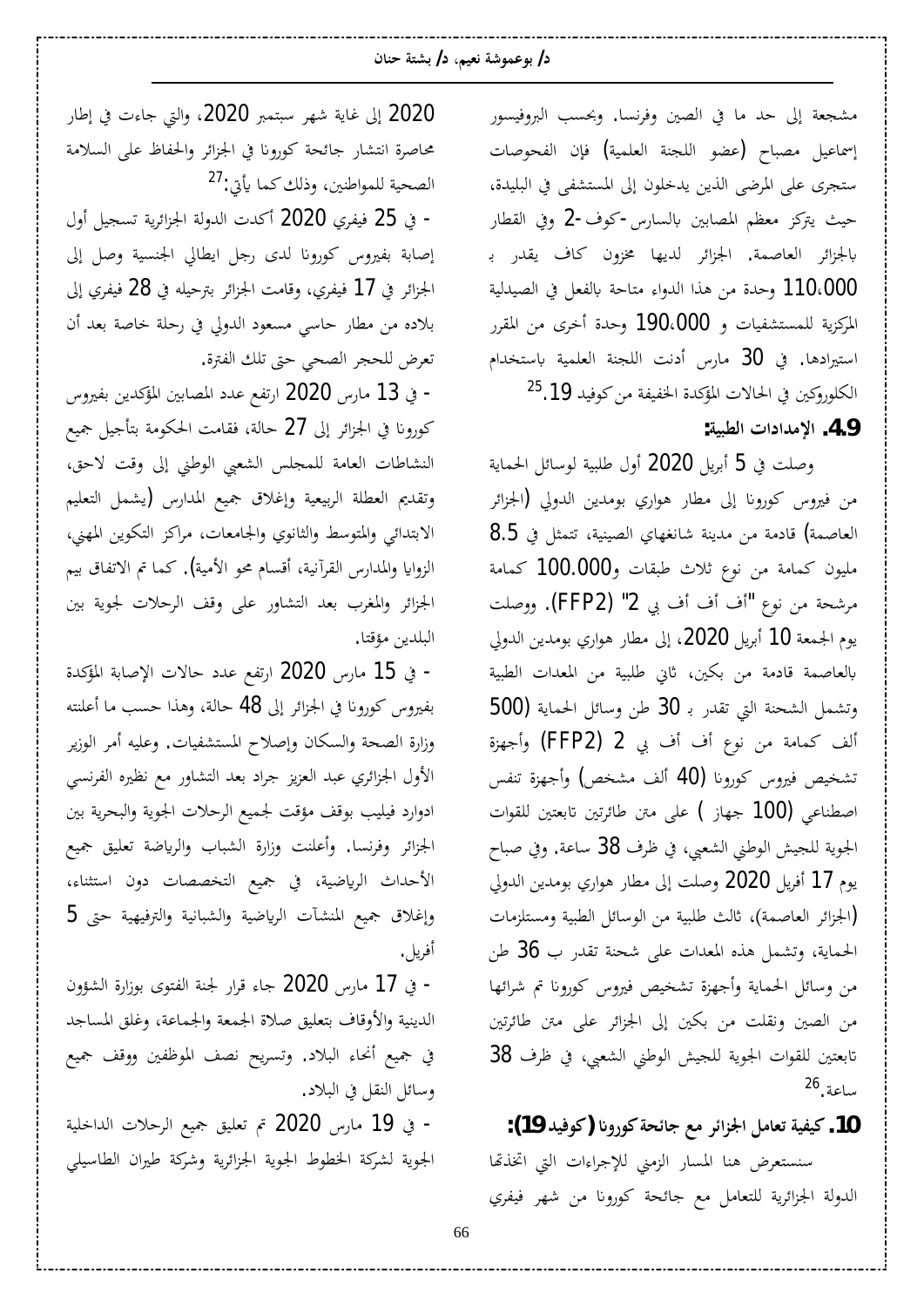وذلك خلال الفترة الممتدة من 22 مارس 2020 إلى غاية 4 أفريل 2020.

خ 21 مارس 2020 تم تنصيب لجنة متابعة ورصد وباء -كورونا.

- في 23 مارس 2020 صدورقرار بتطبيق حجر صحى كامل على ولاية البليدة لعشرة أيام، وجزئيا في الفترة الليلية (من الساعة السابعة مساء إلى الساعة السابعة صباحا لليوم الموالي على العاصمة. وقرار بغلق كلى للمقاهي والمطاعم والمحلات، باستثناء محلات المواد الغذائية (المخابز والملبنات والبقالات ومحلات الخضر والفواكه).مع دخول مخبر التحاليل للكشف عن فيروس كورونا بالصديقية (وهران) والتابع لمعهد باستور حيز الخدمة.

– في 24 مارس 2020 بدأ تطبيق الحجر الصحى التام على ولاية البليدة وحظر التجوال على العاصمة من السابعة مساء إلى السابعة صباحا.

− في 25 مارس 2020 أعلنت وزارة الصحة الجزائرية أنها أخضعت 2500 شخص لتحاليل فيروس كورونا مند ظهوره بالجزائر بداية مارس الجاري. كما دخلت ملحقة قسنطينة التابعة لمعهد باستور بالعاصمة حيز الخدمة بمعهد البيوتكنولوجيا، من أجل التكفل بإجراء التحاليل الخاصة بفيروس كورونا بالولايات الشرقية للبلاد.

− في 27 مارس 2020 ارتفع عدد المصابين لمؤكدين بفيروس كورونا إلى 409 حالة حسب بيان وزارة الصحة والسكان وإصلاح المستشفيات، ليتم توسيع إجراءات الحجر الجزئي إلى الولايات التسع التالية: باتنة، تيزي وزو، سطيف، قسنطينة، المدية، وهران، بومرداس، الوادي وتيبازة. وسيطبق هذا الإجراء في الولايات التسع ابتداء من السبت 28 مارس 2020 وتخص الفترة الزمنية من الـ 19 إلى غاية الساعة السابعة صباحا. وقد وصل زوال ذات اليوم فريق طبي صيني إلى الجزائر على متن رحلة للخطوط الجوية الجزائرية ويتكون الفريق الطبي من 12 طبيبا و8 مساعدين نقل معه أجهزة طبية متطورة.

– في 28 مارس 2020 استلمت الجزائر مساعدات طبية من الصين مواجهة وباء كورونا.

- في 29 مارس 2020 دخول الملحق الجهوي لمعهد باستور بولاية ورقلة حيز التشغيل رسميا للتكفل بتحاليل الكشف عن فيروس كورونا لولايات الجنوب الشرقي.

- في 31 مارس 2020 تقرر تأجيل النسخة الـ 19 من ألعاب البحر الأبيض المتوسط، التي كانت مقررة من 15 جوان 2021 إلى 5 جويلية 2021 بوهران بسنة، حيث ستنظم في .2022

خ 1 أفريل 2020 ارتفع عدد الإصابات الجديدة بفيروس -كورونا إلى 846 إصابة، فأعلنت وزارة الشباب والرياضة عن تمديد تعليق كل المنافسات الرياضية إلى غاية **19** أفريل، بعدما تم تأجيلها في وقت سابق إلى الخامس من نفس الشهر، في إطار مخطط الحكومة المتعلق بالوقاية ومحاربة وباء كورونا.

– في 3 أفريل 2020 أعلنت وزارة التربية رسميا تمديد تعليق الدراسة إلى **19** أفريل الجاري. كما استثنت السلطات العمومية لولاية الجزائر العديد من النشاطات التجارية والخدمات الضرورية للمواطنين واستمرارية النشاط الاقتصادي للبلاد من الإجراءات الأخيرة الاحترازية المتزامنة وانتشار فيروس كورونا والتي تقتضي الغلق. ووصول أول فوج من الجزائريين والذي يضم 212 شخصا الذين كانوا عالقين بتركيا إلى الجزائر إلى فندق مازافران لقضاء فترة الحجر الصحي الاحترازي.

خ 4 أفريل 2020 تم اعتماد إجراءات حجر جديدة يسري = مفعولها ابتداء من يوم الأحد 5 أفريل 2020، وتظل سارية إلى غاية يوم الأحد 19 أفريل 2020، وتظل ولاية البليدة خاضعة لإجراء الحجر الكلى. وتوسيع الحجر الجزئي لثمانية وثلاثين (38) ولاية جديدة يشمل الفترة الزمنية بين الساعة السابعة مساء والساعة السابعة صباحا، مع تمديد الحجم الساعي ليصبح مطبقا من الساعة الثالثة بعد الظهر إلى الساعة السابعة صباحا، بالنسبة للولايات التسع (09) الآتية: الجزائر، وهران، بجاية، سطيف، تيزي وزو، تيبازة، تلمسان، عين الدفلي والمدية.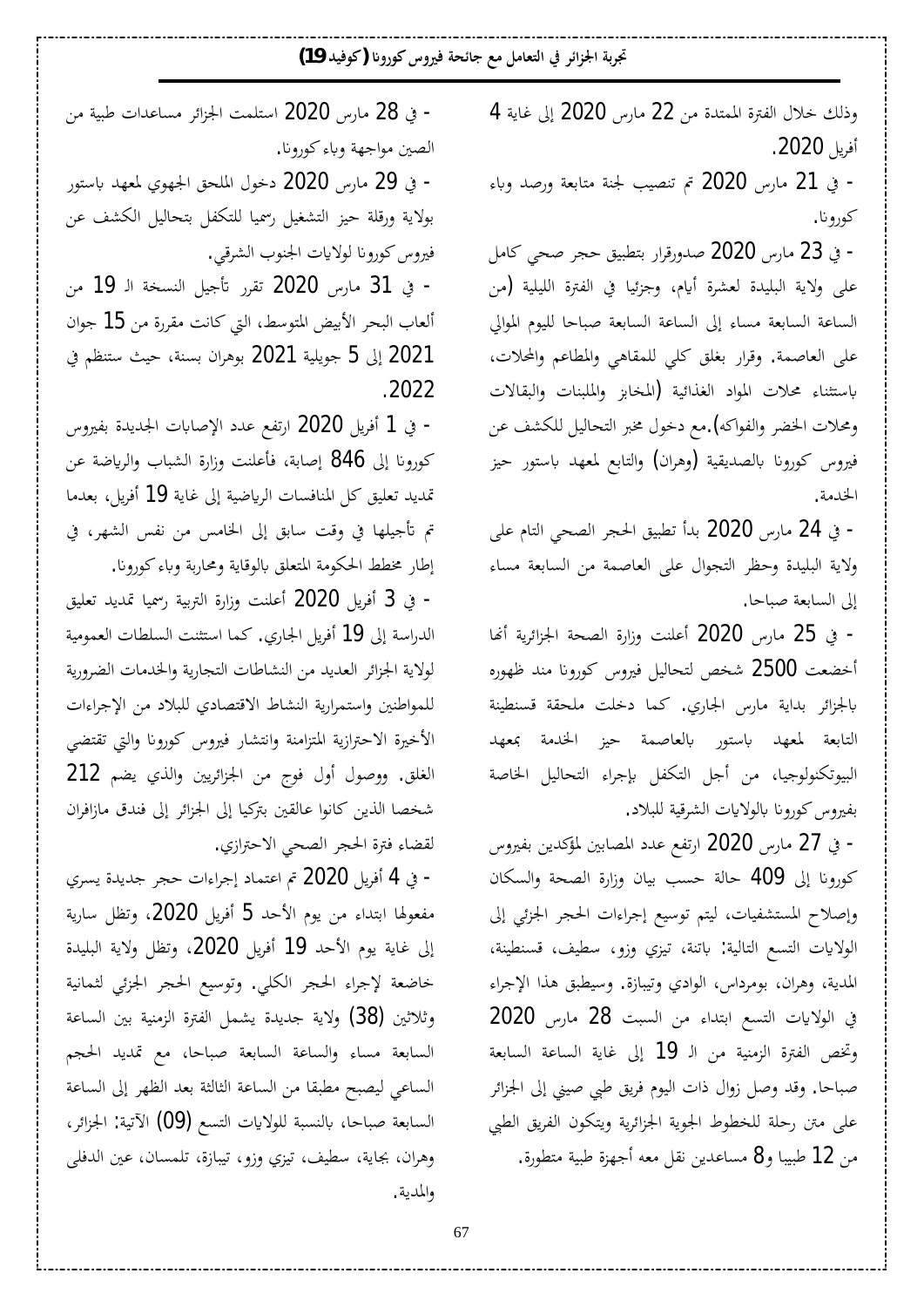#### **ÀƢǼƷƨƬnjƥ /®ǶȈǠǻƨNjȂǸǟȂƥ /®**

– في 5 أفريل 2020 وصول أول طلبية لوسائل الحماية من فيروس كورونا إلى مطار هوراي بومدين الدولي (الجزائر 8.5 العاصمة) قادمة من مدينة شانغهاي الصينية، تتمثل في مليون كمامة من نوع ثلاث طبقات و100000 كمامة مرشحة من نوع أف أف بي 2 (FFP2).

– في 7 أفريل 2020 استلم مستشفى عين الكبيرة 20 كلم شمال سطيف 200 جهاز سريع من طرف معهد باستور بالعاصمة في دفعة أولى، من مجموع 400 جهاز كشف لإجراء اختبارات الكشف السريع عن فيروس كورونا المستجد كوفيد .19

°ƢǘǷń¤ƨǠǸŪ¦¿ȂȈdz¦¬ƢƦǏƪǴǏÂ 2020 Dzȇǂǧ¢ 10 Ŀ - هوراي بومدين الدولي بالعاصمة قادمة من بكين، ثاني طلبية من المعدات الطبية وتشمل الشحنة التي تقدر بـ 30 طن وسائل الحماية 500 ألف كمامة من نوع أف أف بي 2 (FFP2) وأجهزةتشخيص فيروس كورونا (40 ألف مشخص) وأجهزة تنفس اصطناعي (100 جهاز) على متن طائرتين تابعتين للقوات الجوية للجيش الوطني الشعبي في ظرف .ƨǟƢLJ 38

= في 14 أفريل 2020 أطلقت وزارة المؤسسات الصغيرة والمؤسسات الناشئة واقتصاد المعرفة بالتعاون مع عدة قطاعات ومتعاملي التجارة الالكترونية مبادرة تعمل على توفير منصات رقمية للمواطن لتمكنه من اقتناء المواد الغذائية عبرها دون الحاجة إلى التنقل إلى الخارج وذلك تشجيعا لاحترام التدابير الوقائية خلال فترة الحجر الصحى عن طريق توفير خدمات الطلب والدفع والتسليم.

- في 17 أفريل 2020 وصلت إلى مطار هواري بومدين الدولي (الجزائر العاصمة) ثالث طلبية من الوسائل الطبية ومستلزمات الحماية، وتشمل هذه المعدات على شحنة تقدر بـ ظن من وسائل لحماية وأجهزة تشخيص فيروس كورونا تم  $36\,$ شرائها من الصين ونقلت من بكين إلى الجزائر على متن طائرتين تابعتين للقوات الجوية للجيش الوطني الشعبي في ظرف 38 ساعة.

− في 18 أفريل 2020 أقرت الحكومة بتجديد العمل بنظام الحجر الصحى الحالي وكذا مجمل التدابير الوقائية المرافقة له لفترة إضافية مدتّما عشرة **(10)** أيام إلى غاية يوم [29](https://ar.wikipedia.org/wiki/29_%D8%A3%D8%A8%D8%B1%D9%8A%D9%84) أبريل2020 ، ويتمثل النظام المعمول به حاليا في الحجر الشامل بالنسبة لولاية البليدة، الحجر الجزئي ابتداء من الساعة الثالثة زوالا إلى غاية الساعة السابعة من صباح اليوم الموالي، بالنسبة للولايات التسع (09) الآتية: بجاية، تلمسان، تيزي وزو، الجزائر العاصمة، سطيف، المدية ، وهران ، تيبازة وعين الدفلي، إلى جانب الحجر الجزئي ابتداء من الساعة السابعة مساء إلى غاية الساعة السابعة من صباح اليوم الموالي بالنسبة لباقي للولايات الثماني والثلاثين.كماأعلنت وزارة الشباب والرياضة في الجزائر تمديد تعليق الأنشطة الرياضية في البلاد لمدة عشرة أيام أخرى، حتى يوم **29** أبريل الجاري، في إطار التدابير الوقائية التي تهدف إلى احتواء تفشي فيروس وباء كورونا المستجد.

خ 22 أفريل 2020 تلقت الجزائر هبة طبية جديدة من الصين تتكون من أقنعة طبية وأقنعة من نوع FFP2 وأطقم للكشف وأجهزة للتنفس الاصطناعي بكمية تقدر بحوالي 20 .ǺǗ

خفي [23](https://ar.wikipedia.org/wiki/23_%D8%A3%D8%A8%D8%B1%D9%8A%D9%84) أفريل2020 ، في بيان صادر اليوم عن مصالح الوزير الأول، عدل توقيت نظام الحجر الجزئي المطبق حاليا على مستوى تسع (9) ولايات الساري المفعول من الساعة الثالثة (15:00) بعد الزوال، ليصبح هذا الحجر مطبقا من الساعة الخامسة (17:00) مساء إلى الساعة السابعة (07:00) صباحا، في حين رفع الحجر الشامل على ولاية البليدة، لتصبح خاضعة لنظام الحجر الجزئي من الساعة الثانية (14:00) زوالا إلى غاية السابعة (07:00) ابتداء من أول يوم لشهر رمضان المصادف لغد الجمعة.

−في [24](https://ar.wikipedia.org/wiki/24_%D8%A3%D8%A8%D8%B1%D9%8A%D9%84) أفريل2020 ، صرح البروفيسور بن بوزيد وزير الصحة والسكان وإصلاح المستشفيات بأن أسباب رفع الحجر الصحى الشامل عن البليدة، وكذا تخفيفه على الولايات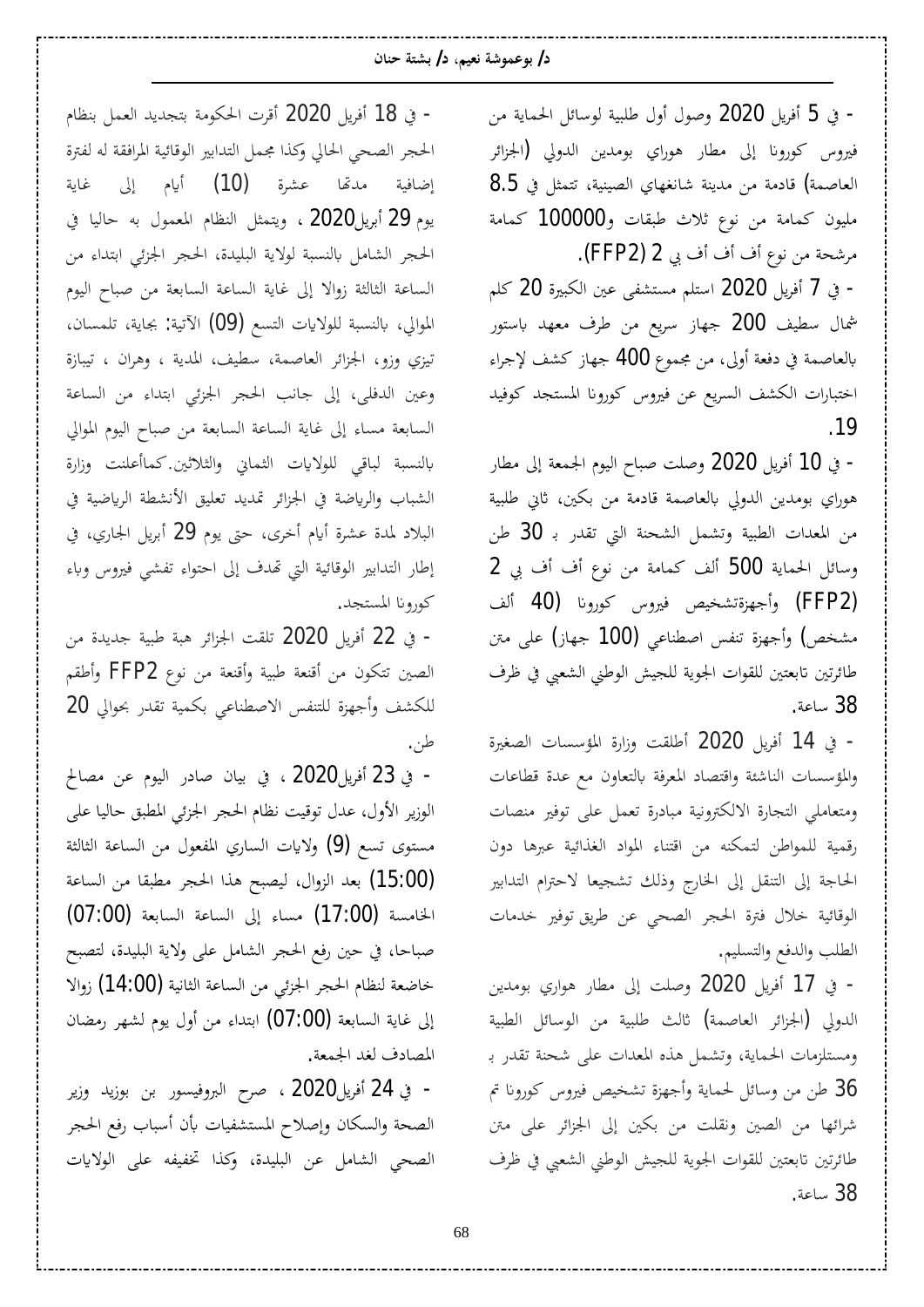الأخرى من بينهم العاصمة جاء بعد تحسن الوضعية الصحية، وكذا انخفاض عدد الوفيات.

– في 25 أفريل 2020 أعلنت المديرية العامة للوظيفة العمومية والإصلاح الإداري تحديد أوقات عمل جديدة في المؤسسات والإدارات العمومية خلال شهر رمضان المبارك وذلك تزامنا والحجر الصحى المطبق على مستوى الولايات وحددت أوقات العمل لكل من ولاية أدرار وتمنراست واليزي وتندوف وبشار وورقلة وغرداية وبسكرة والوادي ما بين الساعة السابعة والنصف صباحا والثانية زوالا طيلة أيام الأسبوع (من الأحد إلى الخميس)، أما بولاية البليدة فأوقات العمل فيها ابتداء من الساعة الثامنة صباحا إلى الساعة الواحدة زوالا، وفيما يخص باقى ولايات الوطن فقد حددت أوقات العمل بما ابتداء من الساعة الثامنة صباحا إلى الثالثة زوالا. وقد أصدر الوزير الأول عبد العزيز جراد تعليمة إلى الدوائر الوزارية المعنية وكدا إلى ولاة الجمهورية من أجل توسيع قطاعات النشاط وفتح محلات تجارية، وأعلنت أن استئناف نشاط سيارات الأجرة داخل المحيط الحضري مؤجل إلى غاية إشعار آخر.

- في 27 أفريل 2020 تم تمديد العمل بنظام الحجر الحالي وكذا مجمل التدابير الوقائية المرافقة له، لفترة إضافية مدتما خمسة عشر (15) يوما، أي من 30 أفريل إلى 14 ماي 2020. – في 29 أفريل 2020 قررت وزارة التربية الاعتماد على معدلات الفصلين الأول والثاني قصد إعداد محاضر التوجيه والقبول لانتقال التلاميذ إلى الطور الثانوي. كما قررت وزارة الشباب والرياضة تمدي فترة توقف النشاط الرياضي وذلك بإبقاء الملاعب والمنشآت الرياضية مغلقة إلى غاية الـ 14 ماي وكو20 كما أن عودة الفرق للتدريبات تحسبا لاستئناف الموسم / مؤجلة أيضا بسبب فيروس كورونا.

− في 7 ماي 2020 أصدر والي ولاية قسنطينة قرارا يلزم المواطنين وأصحاب المحلات والعاملين بارتداء الكمامات  $20$  إجباريا، حيث يعاقب كل مخالف له بغرامة ما بين 10 إلى ألف دينار (من 78 إلى 165 دولار أمريكي)، مع إمكانية غلق المحل والمتابعة القضائية لصاحبه.

خ 10 ماي 2020 تقرر تأجيل امتحاني شهادتي البكالوريا – والتعليم المتوسط إلى شهر سبتمبر المقبل إلغاء امتحان نهاية مرحلة التعليم الابتدائي ويكون الانتقال في التعليم الابتدائي والمتوسط والثانوي من مستوى إلى آخر باحتساب معدل الفصلين الأول والثاني وتخفيض معدل القبول. وتقرر تأجيل الدخول المدرسي للعام الدراسي 2020-2021 إلى بداية شهر أكتوبر القادم.

– في 11 ماي 2020 شرعت الجزائر في إنتاج كاشف سريع لفيروس كورونا (كوفيد 19) يظهر النتيجة في 15 دقيقة وذلك بمعدل 200 ألف وحدة أسبوعيا ستنتجه شركة جزائرية (فيتال كار) المتواجد مقرها ببابا على (الجزائر العاصمة) بالشراكة مع شركات أردنية وكندية. وقد أكد المدير العام للتعليم والتكوين العاليين على مستوى الوزارة السيد بوعلام سعيداني استمرار السنة الجامعية **2019-2020** في شكلها الرقمي. في حين أصدر والي ورقلة قرارا بإلزامية ارتداء الكمامات على أصحاب المراكز التجارية ومرتاديها وكدا مختلف المصالح الإدارية، حيث يتعرض مخالفوا التعليمة لعقوبة الغلق وغرامة مالية بمليون سنتيم حوالي 78 دولار أمريكي).

− في 12 ماي 2020 قررت الحكومة برئاسة الوزير الأول عبد العزيز جراد تمديد العمل بنظام الحجر الحالي وكدا مجمل التدابير الوقائية المرافقة له لفترة إضافية مدتها 15 يوما أي من 15 ماي إلى غاية 29 ماي 2020.

− في 14 ماي 2020 صرح عبد الرحمن بن بوزيد وزير الصحة والسكان وإصلاح المستشفيات بتيبازة في حال تواصل انتشار وباء كوفيد **19** ولم نتحكم فيه، يمكن للجنة العلمية لمتابعة تفشي وانتشار وباء كورونا أن تطلب من السلطات فرض إجبارية لباس الكمامة بقوة القانون، مبرزا أنه يشترط أيضا أن يكون عدد الكمامات المصنوعة تكفى بشكل كبير. كما أعلن وزير التجارة كمال رزيق أن ارتداء التجار للكمامات الواقية إجباريا ابتداء من الأحد القادم. وقد حطت في ذات اليوم بالجزائر العاصمة طائرة تنقل فريق من الخبراء الطبيين الصينيين ومعدات طبية في إطار التعاون الجزائري الصيني في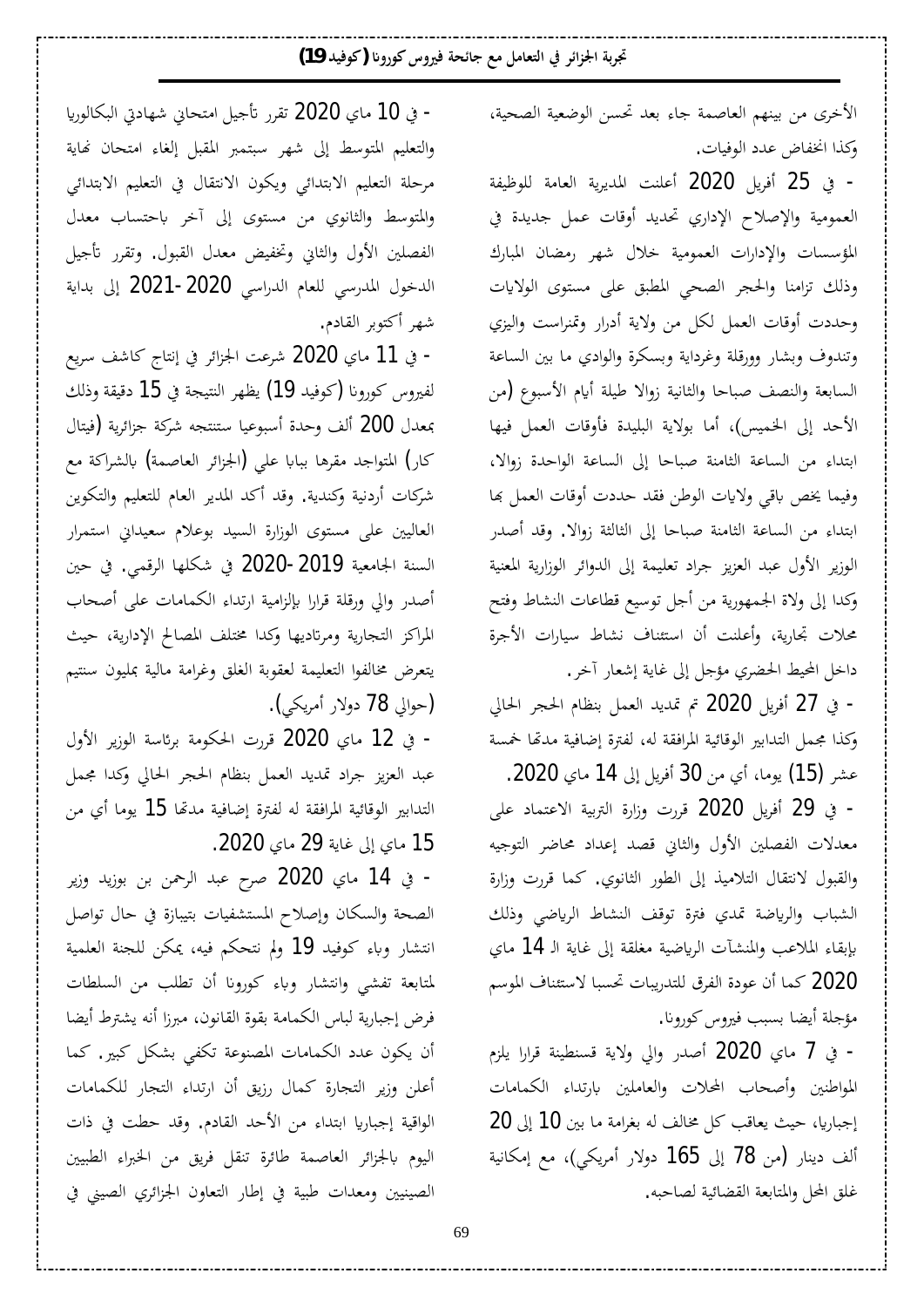#### **ÀƢǼƷƨƬnjƥ /®ǶȈǠǻƨNjȂǸǟȂƥ /®**

مكافحة جائحة كورونا (كوفيد 19). كما أعلنت وزارة الشباب والرياضة عن تمديد تعليق كل المنافسات الرياضية إلى غاية **29** ماي المقبل.

- في 19 ماي 2020 تقرر تطبيق على جميع الولايات خلال يومي عيد الفطر حجر جزئي منزلي من الساعة الواحدة زوالا إلى غاية الساعة السابعة صباحا من اليوم الموالي، مع منع حركة المرور بالنسبة لجميع السيارات، بما فيها الدراجات النارية، بين الولايات وداخل الولاية.

ق 21 ماي 2020 حددت المديرية العامة للوظيفة – العمومية والإصلاح الإداري، مواقيت العمل خلال الفترة من بعد عيد الفطر المبارك إلى غاية يوم 29 ماي الجاري، ففي ولاية البليدة ستكون مواقيت العمل من الأحد إلى الخميس من الساعة الثامنة صباحا إلى الساعة الواحدة زوالا. أما في ولايات بجاية، تلمسان، تيزي وزو، الجزائر، سطيف، المدية، وهران، تيبازة،وعين الدفلي، فستكون مواقيت العمل من الأحد إلى الخميس من الساعة الثامنة صباحا إلى الساعة الرابعة زوالا.في حين باقي الولايات الأخرى، فسيكون العمل فيها من الأحد إلى الخميس من الساعة الثامنة صباحا إلى الساعة الرابعة والنصف زوالا.كماقررت الحكومة الجزائرية تعليق حركة المرور بالنسبة لجميع السيارات، بما في ذلك الدراجات النارية، خلال اليوم الأول واليوم الثاني من عيد الفطر. ويخص هذا الإجراء كافة الولايات، ويظل مطبقا حتى خارج أوقات الحجر الجزئي المنزلي، الذي تقرر بهذه المناسبة، من الساعة الواحدة زوالا إلى غاية الساعة السابعة من صباح اليوم الموالي. وقدصدر في الجريدة الرسمية، المرسوم التنفيذي المتعلق بالتدابير التكميلية للوقاية من انتشار وباء فيروس كورونا ومجابحته. وينص بأن ارتداء القناع الواقي، يعد إجراء وقائيا ملزما لجميع المواطنين في الطرق، والأماكن العمومية، وأماكن العمل، وكذا في الفضاءات المفتوحة أو المغلقة التي تستقبل الجمهور، لاسيما المؤسسات والإدارات العمومية، والمرافق العمومية، ومؤسسات تقديم الخدمات، والأماكن التجارية دون تحديد العقوبات في حالة المخالفة.

- في 26 ماي 2020 قررت مصالح ولاية وهران غلق فندق الزينيت وقاعة حفلات بعد تنظيم حفل واحتضان نشاط عام خفل ساهر) من دون ترخيص ليلة ثاني أيام العيد وتم بثه على) قناة خاصة سهرة الاثنين. في حين أحالت مصالح الأمن الوطني خلال يومي العيد أزيد من 5 آلاف شخص على العدالة بتهمة مخالفة تدابير الحجر المنزلي، وتحويل 1647 مركبة و602 دراجة على المحشر.

ق 27 ماي 2020 عودة 300 مواطن جزائري مساء -اليوم والذين كانوا عالقين في العاصمة البريطانية لندن نتيجة توقف حركة النقل الجوي منذ مارس الماضي، على متن طائرة تابعة لشركة الخطوط الجوية الجزائرية حطت بمطار الجزائر الدولي.

– في 28 ماي 2020 قرر الوزير الأول السيد عبد العزيز جراد تمديد العمل بنظام الحجر الجزئي المنزلي ابتداء من يوم السبت 30 مايو إلى غاية يوم السبت 13 جوان 2020، والرفع الكلى للحجر الصحي على ولايات سعيدة، تندوف، إليزي وتمنراست.

-في [4](https://ar.wikipedia.org/wiki/4_%D9%8A%D9%88%D9%86%D9%8A%D9%88) جوان2020 ، حدد الوزير الأول الجزائري، السيد عبد العزيز جراد ، خارطة طريق لرفع الحجر، بصفة تدريجية ومرنة في آن واحد على مرحلتين تبدأ المرحلة الأولى يوم 7 جوان والثانية يوم 14 من الشهر نفسه، أعطيت فيها الأولوية لعدد من الأنشطة وفق أثرها الاقتصادي والاجتماعي وخطر انتقال عدوى (كوفيد . 19) ، وتتضمن علاوة على إعداد دليل للقواعد الصحية التي يتعين الامتثال لها، بالنسبة لكل قطاع و/أو نشاط، على وضع نظام معزز للمراقبة الصحية يقوم غلى أساس إستراتيجية للكشف المبكر والمدعم بفحص استهدافي.

- في 10 جوان 2020 رئيس الجمهورية يأمر بإنشاء خلية عملياتية تعني حصريا بالتحري ومتابعة التحقيقات الوبائية حول حالات كوفيد19 المؤكدة أو المشتبهة. وقد نصب البروفيسور بلحسين على رأس الخلية العملياتية للتحري ومتابعة التحقيقات الو بائية.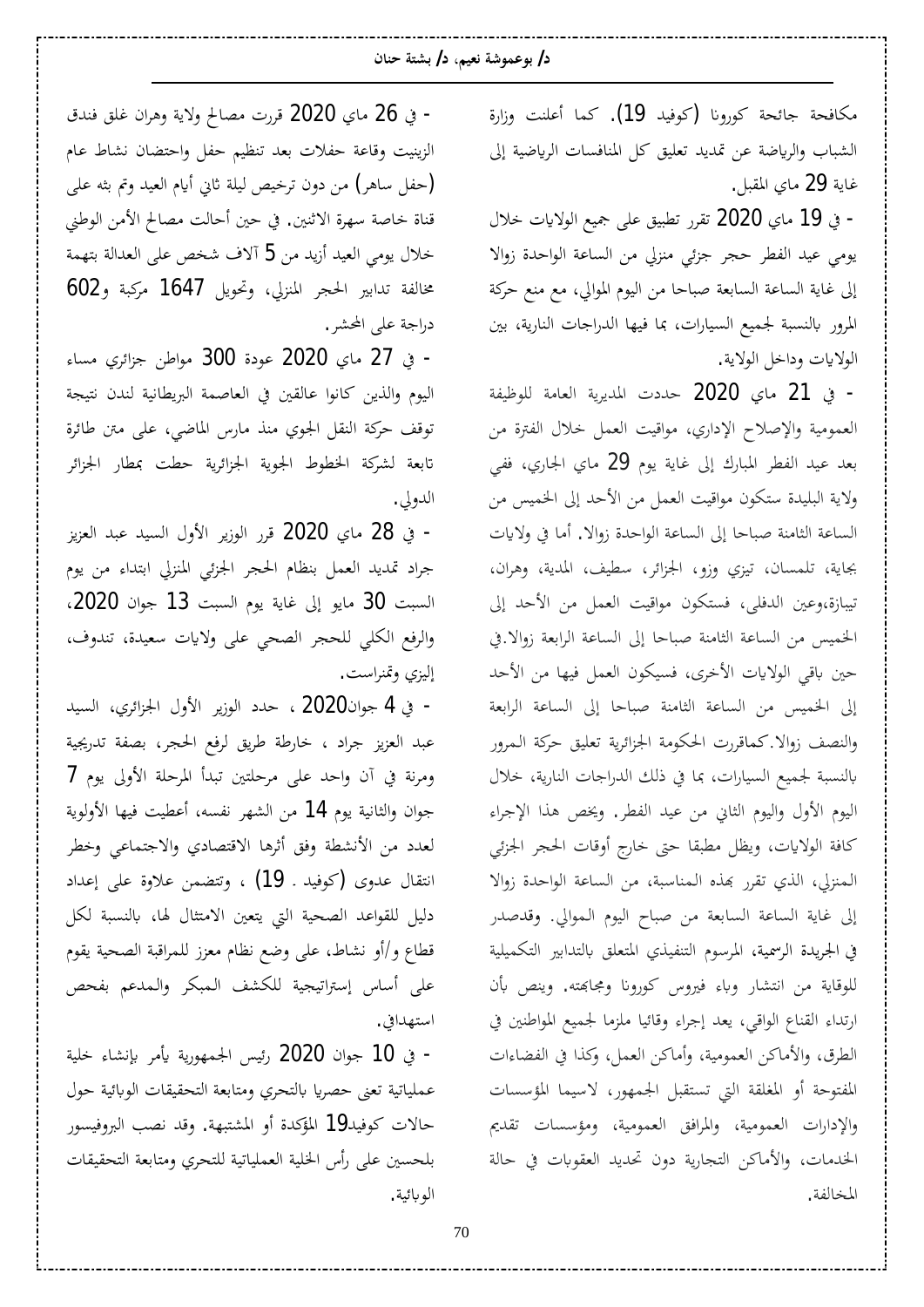- في 13 جوان 2020 قررت الحكومة رفع الحجر المنزلي كاملا في 19 ولاية (تمنراست، تندوف، إيليزي، سعيدة، غرداية، النعامة، البيض، تيارت، قالمة، سكيكدة، جيجل، مستغانم، تبسة، تلمسان، عين تيموشنت، الطارف، تيزي وزو، عين الدفلي وميلة**)** وتعديل توقيت هذا الإجراء من الساعة الثامنة مساء إلى غاية الخامسة صباحا في 29 ولاية المتبقية، وتدخل هذه الإجراءات حيز التنفيذ يوم الأحد 14 جوان (2020. كما تم رفع إجراءات العطل الاستثنائية (50 بالمئة) في القطاع الاقتصادي العام والخاص بشرط ضمان النقل، والترخص لعودة النشاط لمحلات الحلاقة للسيدات، ومحلات الملابس والأحذية، ومدارس تعليم السياقة، وكالات كراء السيارات، وذلك في كل الولايات، وأيضا استئناف النقل الحضري عن طريق الحافلات والترامواي، مع تأجيل البحث في إمكانية فتح المجال الجوي والحدود البرية والبحرية إلى مطلع الشهر القادم. كما نصب رئيس الجمهورية السيد عبد المجيد تبون البروفيسور كمال صنهاجي على رأس الوكالة الوطنية للأمن الصحي المستحدثة مؤخرا، وأردفه بتنصيب إلياس زرهوني مستشارا خاصا للوكالة وهو خصية علمية مرموقة تخصص في التصوير الطبي لتشخيص الأمراض مكنته من شغل منصب رئيس لمعاهد الصحة الأمريكية.

خ 21 جوان 2020 باشرت لجنة خاصة موفدة من طرف = وزارة الصحة والسكان وصلاح المستشفيات العمل لإجراء تحقيق وبائي على مستوى العلمة بولاية سطيف التي عرفت ارتفاعا مقلقا في عدد الإصابات.

− في 29 جوان 2020 قررت الحكومة إقرار نفس الإجراءات الحجر المنزلي المتخذة في 13 جوان 2020، وذلك إلى غاية .2020ƨȈǴȇȂƳ 13

©ƢǟƢǸŪ¦Â ƨȈǴƻ¦ƾdz¦ ¨°¦±Â ƪǓǂǧ 2020 ƨȈǴȇȂƳ 7 Ŀ - المحلية والتهيئة العمرانية حجر منزلي جزئي على 18 بلدية بولاية سطيف من الساعة الواحدة زوالا إلى غاية الخامسة صباحا من اليوم الموالي لمدة 15 يوما ابتداء من يوم الأربعاء 8 جويلية .2020

خ في 9 جويلية 2020 تم تزويد مخبر مستشفى الحكيم سعدان – ببسكرة بجهاز بي سي أر للكشف عن كوفيد 19. كما عقد رئيس الجمهورية السيد عبد المجيد تبون جلسة عمل لدراسة الوضعية الصحية في البلاد منه حركة المرور، ويشمل كذلك السيارات الخاصة من وإلى وبين الولايات الـ 29 لمدة أسبوع ابتداء من الجمعة وهي ولايات بومرداس، سوق أهراس، تيسمسيلت، الجلفة، معسكر، أم البواقي، باتنة، البويرة، غليزان، بسكرة، خنشلة، المسيلة، الشلف، سيدي بلعباس، المدية، البليدة، برج بوعريريج، تيبازة، ورقلة، بشار، الجزائر العاصمة، قسنطينة، وهران، سطيف، عنابة، <u>ب</u>جاية، أدرار، الاغواط، الوادي. ومنع النقل الحضري العمومي والخاص في يومي 10 و11 جويلية في الولايات 29 المتضررة.

- في 10 جويلية 2020 منعت مصالح ولاية الجزائر حركة مرور مركبات النقل الحضري الجماعي العمومي والخاص تحت طائلة العقوبات المنصوص عليها قانونا، خلال عطل نماية الأسبوع ابتداء من يوم الجمعة.

18 خويلية 2020 مددت الحكومة ابتداء من 18 -جويلية إجراء الحجر الجزئي المنزلي حيث أعلنت أن الحجر الجزئي المنزلي من الثامنة مساء إلى الخامسة صباحا المفروض في 29 وِلاية مدد 10 أيام اعتبارا من السبت، علاوة على تمديد تعليق النقل الحضري العمومي والخاص للأشخاص في هذه المناطق خلال نهاية الأسبوع.

– في 17 جويلية 2020 أعلنت وزارة الداخلية بعد الزيادة المحسوسة في عدد الإصابات المؤكدة تعديل الحجر المنزلي الجزئي ببلديات الوادي، جامعة، المغير، كوينين في ولاية الوادي لمدة 10 أيام، وذلك بتوقيت شامل لكل الأنشطة التجارية والاقتصادية والاجتماعية بما في ذلك توقيف حركة نقل المسافرين والسيارات.

− في 8 أوث 2020 عدلت مواقيت الحجر الجزئي المنزلي من الساعة الحادية عشر (23:00) ليلا إلى غاية الساعة السادسة (6:00) من صباح اليوم الموالي على مستوى 29 ولاية، وهذا في الفترة الممتدة من 9 إلى 31 أغسطس الجاري. وقررت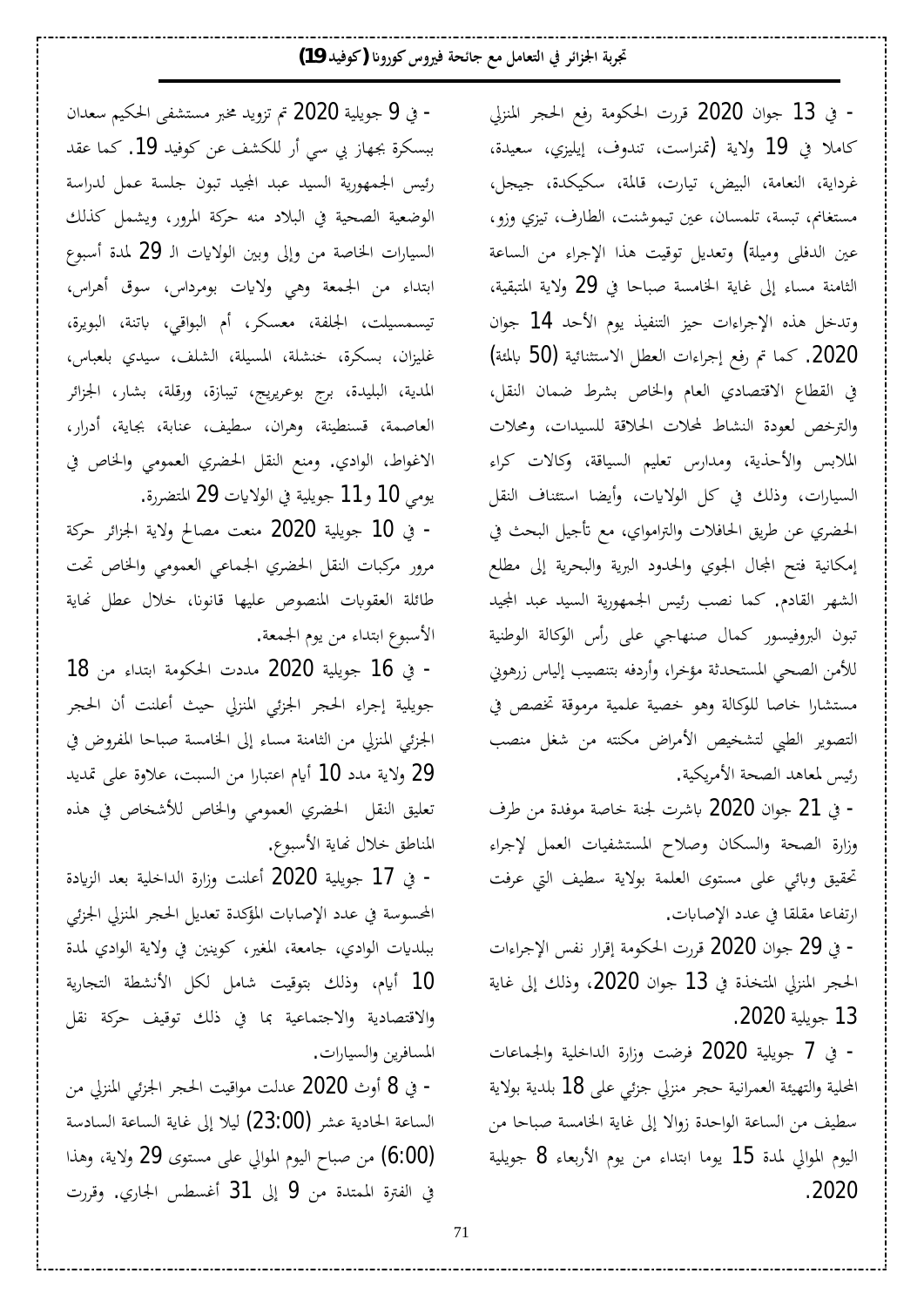الحكومة رفع الإجراء المتعلق بمنع حركة مرور السيارات الخاصة من وإلى الولايات التسعة والعشرين **(29)** المعنية بإجراء الحجر الجزئي وتمديد الإجراء المتعلق بمنع حركة مرور وسائل النقل الحضري الجماعي العمومي والخاص خلال عطلة نماية الأسبوع. وقررت أيضا الفتح التدريجي والمراقب للمساجد في مرحلة أولى وعلى مستوى الولايات الخاضعة لحجر منزلي جزئى وعددها 29 ولاية لن تكون معنية إلا المساجد التي لديها قدرة استيعاب تفوق 1.000 مصلى وحصريا بالنسبة لصلوات الظهر والعصر والمغرب والعشاء ابتداء من يوم السبت 15 أوت 2020 وعلى مدى أيام الأسبوع باستثناء يوم الجمعة الذي سيتم فيه أداء صلوات العصر والمغرب والعشاء فقط إلى أن تتوفر الظروف الملائمة للفتح الكلى لبيوت الله وذلك في مرحلة ثانية.

− في 31 أوث [2020](https://ar.wikipedia.org/wiki/%D8%A3%D8%BA%D8%B3%D8%B7%D8%B3) قررت الحكومة تعديل قائمة الولايات المعنية بتدابير الحجر الجزئي المنزلي من 29 إلى 18 ولاية حسب وهي: بومرداس، البويرة، غليزان، المدية، البليدة، تيبازة، الجزائر، وهران، عنابة، بجاية، تبسة، إليزي، الطارف، عين الدفلي، تلمسان، تيزي وزو، تندوف وجيجل وذلك لمدة ثلاثين (30) يوما ابتداء من 1 سبتمبر 2020 من الساعة الحادية عشر مساء إلى غاية الساعة السادسة صباحا من اليوم الموالي، مع الإبقاء على إجراء حظر حركة النقل الحضري الجماعي العمومي والخاص خلال عطلات نماية الأسبوع في الولايات الثمانية عشر **(18)** المعنية بتدابير الحجر الجزئ<sub>ي</sub> الممنزلي، إضافة إلى فتح دور الحضانة والرعاية للأطفال.

خ 30 سبتمبر [2020](https://ar.wikipedia.org/wiki/%D8%B3%D8%A8%D8%AA%D9%85%D8%A8%D8%B1) قررت الحكومة تكييف قائمة – الولايات المعنية بإجراء الحجر الجزئي المنزلي كما يأتي:رفع الحجر الجزئي المنزلي عن عشر ولايات وهي: البويرة، تبسة، المدية، إيليزي، بومرداس، الطارف، تندوف، تيبازة، عين الدفلي وغليزان.وتمديد إجراء الحجر الجزئي المنزلي لمدة ثلاثين يوما، ابتداء من [1](https://ar.wikipedia.org/wiki/1_%D8%A3%D9%83%D8%AA%D9%88%D8%A8%D8%B1) أكتوبر2020 ، من الساعة الحادية عشر ليلا إلى الساعة السادسة من صباح اليوم الموالي، بالنسبة لثماني ولايات. وهي: بجاية، البليدة، تلمسان، تيزي وزو، الجزائر،

<span id="page-13-0"></span>جيجل، عنابة ووهران. مع تطبيق نفس الإجراءات على ثلاث ولايات جديدة وهي : باتنة وسطيف وقسنطينة.  **:ƨŤƢƻ .11**

<span id="page-13-1"></span>في ختام هذه الدراسة نستنتج أن جائحة فيروس كورونا خوفيد 19) التي ظهرت في مدينة ووهان الصينية شهر) ديسمبر 2019 لينتشر فيما بعد لباقي دول العالم بما فيها الجزائر، تعد من بين أكثر الفيروسات الفتاكة التي نشرت الرعب في العالم، نظرا للغموض المحيط حول هذا الفيروس وكيفية انتقاله وسرعة انتشاره. حيث تتمثل الأعراض الأكثر شيوعا لهذا الفيروس حسب البحوث الجارية في الحمي والإرهاق والسعال الجاف، وقد يعاني بعض المرضى من الآلام في الحلق أو الإسهال، وعادة ما تكون هذه الأعراض خفيفة وتبدأ في الحدة تدريجيا ما يستلزم رعاية طبية للمصاب بمذا الفيروس. أما عن طريقة انتقال العدوى بفيروس كورونا فغالبا تكون عن طريق الأشخاص الآخرين المصابين بالفيروس أو الحاملين له، إذ تنتقل العدوى عن طريق الاتصال المباشر معهم كالمصافحة أو عن طريق القطرات التي تتناثر من الفم عند السعال أو العطاس، وحتى عند ملامسة الأشياء أو الأسطح التي سقط بما الفيروس ثم لمس العينين أو الفم والأنف. وعليه توصى منظمة الصحة العالمية بالابتعاد عن الشخص المصاب بمسافة تزيد عن متر وارتداء الكمامة، وغسل اليدين عدة مرات في اليوم بالماء والصابون لمدة 20 ثانية أو استخدام مطهر كحولي لليدين، بالإضافة إلى تنظيف وتطهير الأشياء والأسطح التي تقوم بلمسها بشكل متكرر.

وقد عكفت الدولة الجزائرية على اتخاذ العديد من الإجراءات والقرارات الهادفة لاحتواء الوباء مند ظهور أولى الحالات المؤكدة في الجزائر والمصابة بهذا الفيروس والسعى بشكل جاد لمنع انتشاره، والحفاظ على السلامة والصحة العامة للمواطنين. حيث حرصت الحكومة على تبنى بروتوكول صحى مند شهر مارس **2020** يتضمن جملة من الإجراءات التي من شأنها محاصرة انتشار هذا الفيروس وتقليل عدد الإصابات المؤكدة به كالحجر الصحى وتعليق نشاط العديد من القطاعات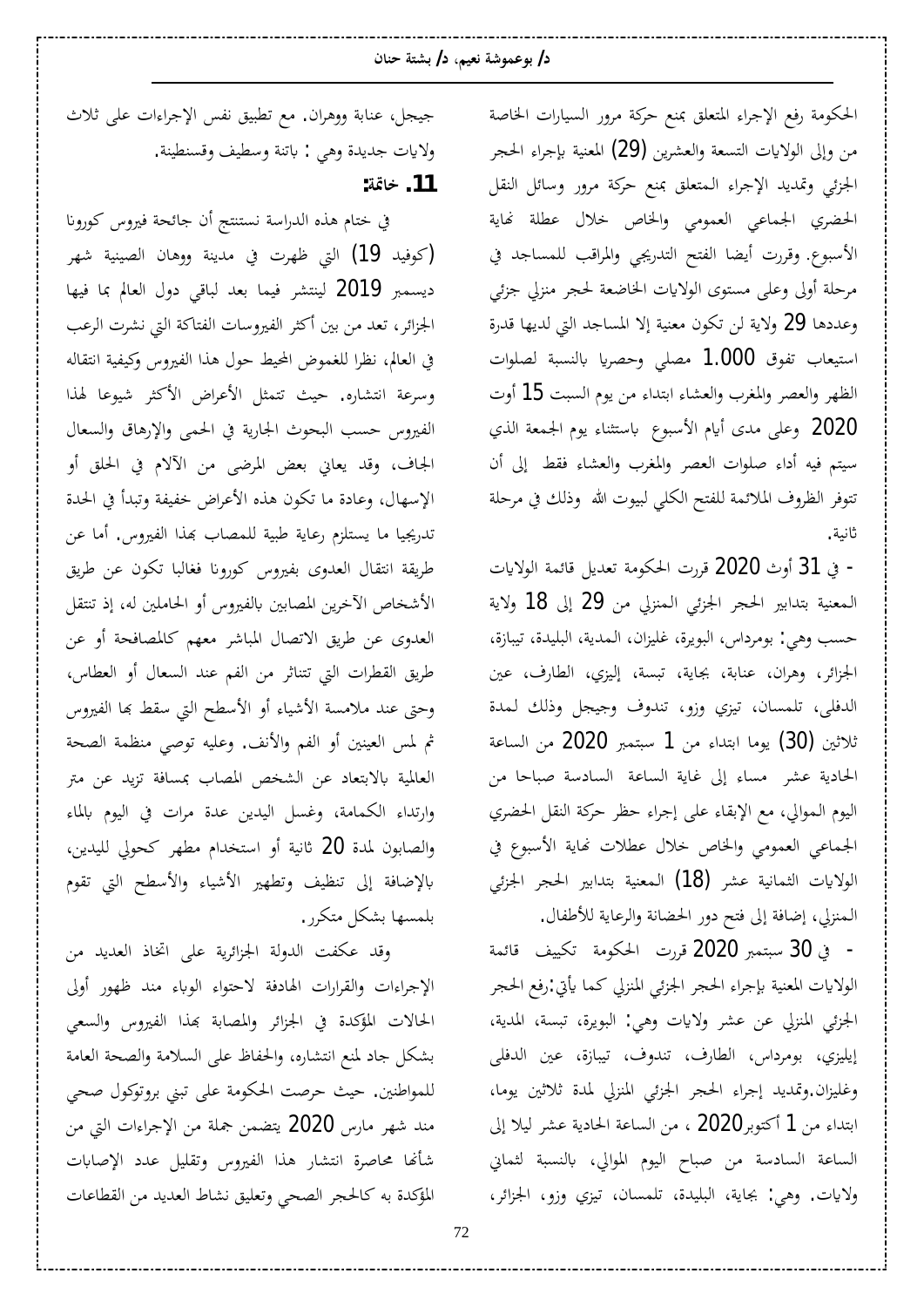<span id="page-14-11"></span><span id="page-14-10"></span><span id="page-14-8"></span><span id="page-14-7"></span><span id="page-14-6"></span>7 https://ar.wikipedia.org/wiki/ڈیروس کورونا 07/10/2020, 14:25h. 8 https://www.webteb.com/articles/-كيفية-الكشف-/ 22072 .08/10/2020, عن-الاصابة بالكورونا 22072 9 https://www.bbc.com/arabic/science-and-tech-51501472, 06/10/2020, 11:25h .  $^{10}$  https://www.unicef.org/ar/-فيروس كورونا ما الذي پنبغي-أن بعرفه-الأباء-والأمهات/فيروس كورونا 07/10/2020, 14:25h. 11 https://ar.wikipedia.org/wiki /20–2019 בילבة فيروس كورونا 2019–20 $(10/2020, 14:10h)$ 12 علي قدري الشيخ وآخرون،**علم الاجتماع الطبي**، مكتبة المجتمع العربي، عمان، 2008، ص.ص 102.101 13 https://www.unicef.org/ar/-فيروس كورونا-ما-الذي ينبغي-أن يعرفه-الأباء والأمهات/فيروس كورونا 09/10/2020, 13:15h. 14 https://www.who.int/ar/emergencies/diseases/no vel-coronavirus-2019/advice-for-public/q-acoronaviruses,  $10/10/2020$ ,  $12:00h$ .<br><sup>15</sup> https://www.mayoclinic.org https://www.mayoclinic.org/ar/diseasesconditions/coronavirus/symptoms-causes/syc-20479963, 10/10/2020, 10:50h. 16 https://www.webteb.com/articles/-كيفية-الكشف-/ 22072BΎϧϭέϮϜϟΎΑ -ΔΑΎλϻ-Ϧϋ,08/10/2020, 13:10h. https://www.webteb.com/articles/-كيفية-الكشف 22072\_من الاصابة بالكورونا\_22072.<br>Bttps://www.masyalinia.ana/an/diaaaa https://www.mayoclinic.org/ar/diseasesconditions/coronavirus/symptoms-causes/syc-20479963, 10/10/2020, 11:10h. 19 https://www.unicef.org/ar/-فيروسكوروناحا-الذي پنبغي-أن بعرفه-الأباء-والأمهات/فيروس-كورونا 09/10/2020, 14:35h. 20 https://www.who.int/ar/emergencies/diseases/no vel-coronavirus-2019/advice-for-public/q-acoronaviruses, 10/10/2020, 12:05h. 21 https://www.who.int/ar/emergencies/diseases/no vel-coronavirus-2019/advice-for-public/q-acoronaviruses, 10/10/2020, 12:15h. 22 https://ar.wikipedia.org/wiki/ 20–2019BΎϧϭέϮϛBαϭήϴϓBΔΤΎΟ , 10/10/2020, 13:20h. 23 https://ar.wikipedia.org/wiki/ 2020/10/2020,جائحة فيروس كورونا في الجزائر 2020 14:10h.

<span id="page-14-9"></span>كالتربية والتعليم العالي والنقل والشباب والرياضة والثقافة وقطاعات أخرى ما عدا القطاعات الحيوية كالتجارة والصناعة والصحة والأمن، وحث المواطنين على التقيد بإجراءات الوقاية والسلامة كارتداء الكمامة والتباعد الجسدي، وتطهير الفضاءات والأماكن العمومية باستمرار. وفي ظل العجز المسجل في الخدمات الصحية بالجزائر قامت وزارة الصحة بتسخير ووضع حيز الخدمة كافة فضائاتها الاستشفائية لاستقبال المصابين بفيروس كورونا (كوفيد **19)** مع فتح مخابر للكشف عن فيروس كورونا بعدة ولايات كوهران وقسنطينة وورقلة لتخفيف الضغط على معهد باستور بالجزائر العاصمة وتقديم النتائج في فترة زمنية قصيرة، مع اعتماد بروتوكول علاجي باستخدام الكلوروكين والذي قدم نتائج مشجعة وساهم في رفع حالات الشفاء. أما فيما يخص النقص المسجل في بعض العتاد الطبي كوسائل الحماية وأجهزة تشخيص فيروس كورونا وكدا أجهزة التنفس الاصطناعي فقد قامت الدولة الجزائرية باستلام ثلاث طلبيات قادمة من الصين بناء على توجيهات رئيس الجمهورية السيد عبد المجيد تبون. كما تم أيضا تنصيب لجنة لمتابعة ورصد انتشار فيروس كورونا (كوفيد 19) في الجزائر .  **:NJǷ¦Ȃ٦ƨǸƟƢǫ .12**

<span id="page-14-16"></span><span id="page-14-15"></span><span id="page-14-14"></span><span id="page-14-13"></span><span id="page-14-12"></span><span id="page-14-0"></span>1 https://www.bbc.com/arabic/science-and-tech-54868104,10/11/2020, 10:30h. 2

<span id="page-14-20"></span><span id="page-14-19"></span><span id="page-14-18"></span><span id="page-14-17"></span><span id="page-14-5"></span><span id="page-14-4"></span><span id="page-14-3"></span><span id="page-14-2"></span><span id="page-14-1"></span>https://www.dmalgerie.com/ar/2020/09/30/ 4-ډلورونافي-الجزائر-حصيلة يوم-الأربعاء-4 $\lambda$ , -3/11/2020, 11:20h. 3 <u>thttps://ar.wikipedia.org/wiki/</u>فیروس کورونا 07/10/2020, 14:15h. 4 https://www.unicef.org/ar/-فيروس كورونا ما الذي ينبغي-أن يعرفه-الأباء-والأمهات/فيروس-كورونا 07/10/2020, 14:05h. 5 https://ar.wikipedia.org/wiki/  $20-2019$ ڊو ابة:جائحة فير وس كور ونا  $07/10/2020$ . 14:30h. 6 https://www.who.int/ar/healthtopics/coronavirus,07/10/2020, 13:15h.